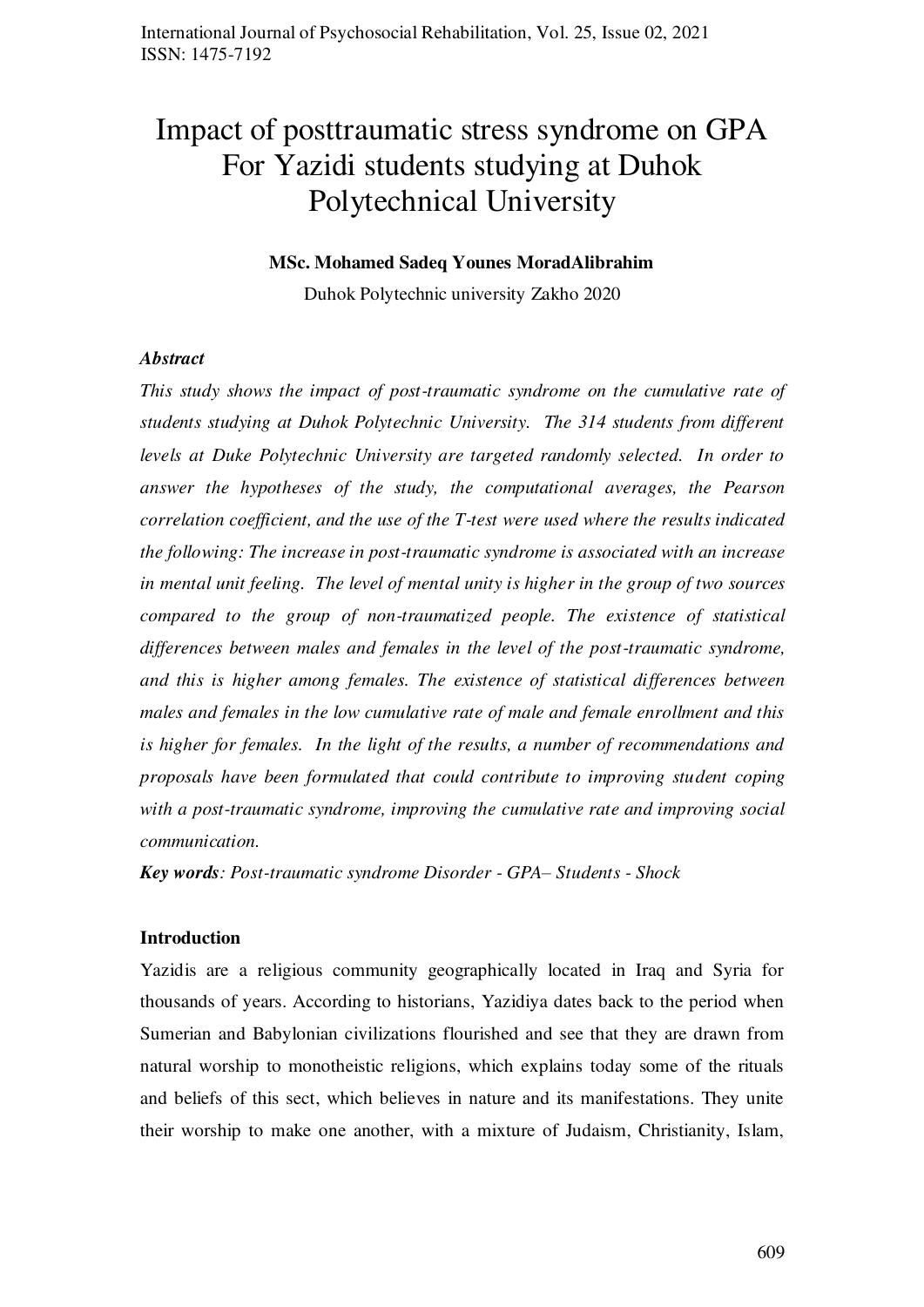#### International Journal of Psychosocial Rehabilitation, Vol. 25, Issue 02, 2021 ISSN: 1475-7192

Manoism, and Sates, religions in which the Yazidis lived in their own ecclesiasticism, various symbols and rituals that may have joined their original beliefs. (Aboud, 2006) The Yezidis (Yazidis) live principally in northern Iraq. There are approximately one million people worldwide. Historically, the Yezidis lived primarily in communities in locales that are in present-day Iraq, Syria, and Turkey, and also had significant numbers in Armenia and Georgia. The bulk of the Yazidi population lives in Iraq, where they make up an important minority community. Estimates of the size is about 500,000. They are particularly concentrated in northern Iraq in the Nineveh Province, Sinjar city. In 2014, ISIS entered parts of northern Iraq, specifically the areas inhabited by the Yazidis, killing many of them and raping women and capturing them. This study includes the research methodology where the researcher used the analytical descriptive approach. This study included 314 male and female students study in Duhok Polytechnic University who were randomly selected. The sudden abduction and death of a parent. The most common of these disorders is post-traumatic stress disorder.(Bruce and Perry,2007)The term Post-Shock Disorder (PTSD) refers to chaos that can occur after a brisk or life-threatening event such as terrorist events, serious events, or violent personal attacks. (1997, Reynolds is a state of extreme psychological stress and disorder, caused by a serious ordeal or danger, such as the dangers of natural or human-caused disasters, accidents, or military operations and the most severe occupation of Amaya.) (1995, and March, post-traumatic stress disorder was defined as a natural reaction to abnormal events of traumatic stress, which posed a risk of death, serious injury or threat to one or more persons and the person's response to the shock was in the form of extreme fear, disability or terror. As a result, the person has symptoms and an investment that they did not have before they were shocked. (2000, American Psychiatric Association)

#### **Study problem**

The PTSD is a severe psychological trauma that causes emotional suffering and a major deterioration in the scientific level, a reaction to traumatic events, and many people recover in the months following the trauma, and some of them continue to be affected by post-traumatic disorder and symptoms for years. Many studies have attempted to examine the relationship between post-traumatic disorder and some psychological disorders affecting the behavior and level of scientific human beings. A study (2001, Marshall) showed that there are some psychological disorders that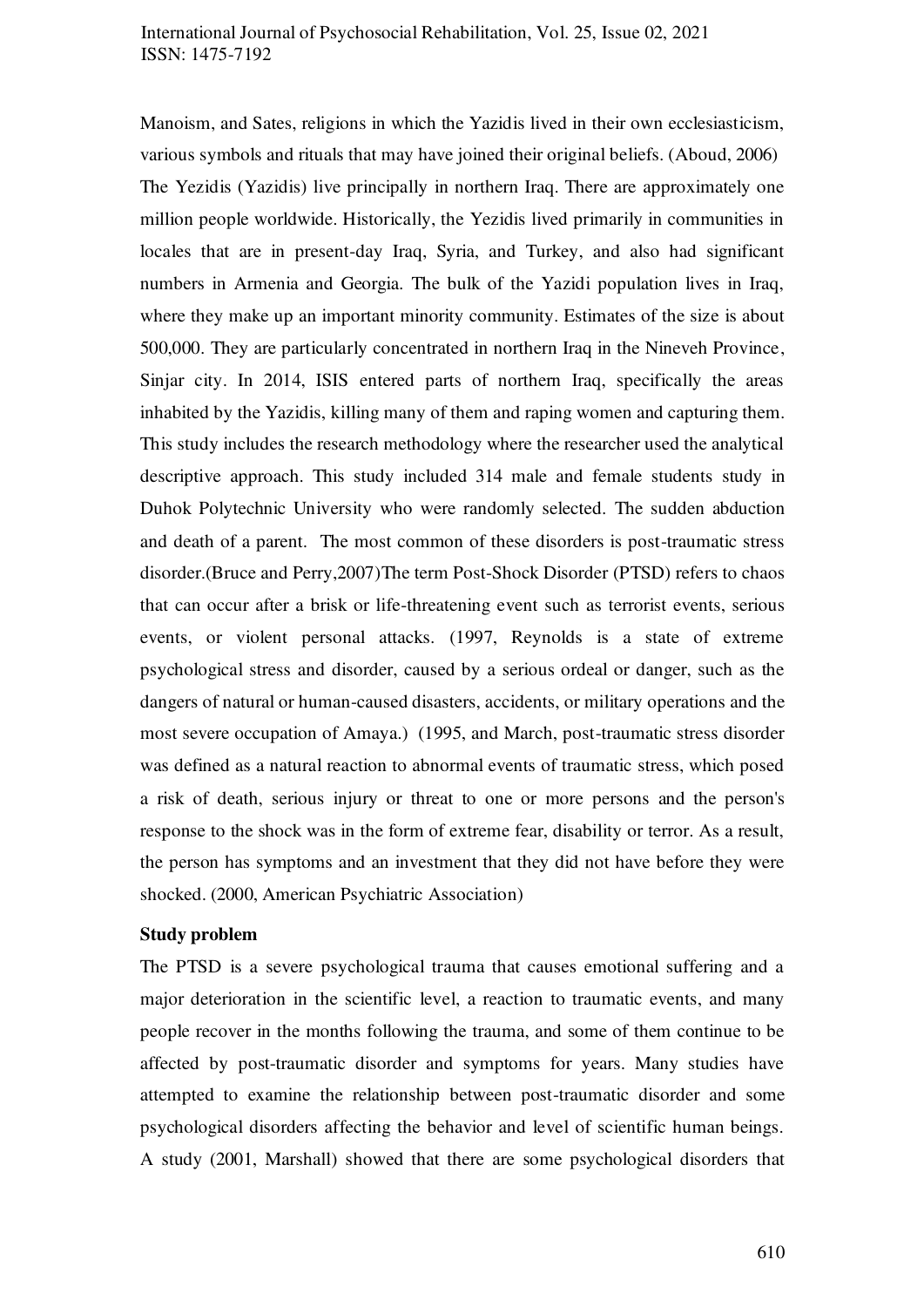## International Journal of Psychosocial Rehabilitation, Vol. 25, Issue 02, 2021 ISSN: 1475-7192

follow the exposure to a traumatic event such as anxiety disorder and depression, and a study (2006, Smith et al.) found that adolescents with post-traumatic disorders have been more personally, emotionally, and behavioral difficulties, and higher risks for other psychiatric disorders. A study (Bernal, 2007) that shows that anxiety disorder is the most common mental disorder associated with post-traumatic disorder that may persist with the individual throughout life and may sometimes lead to the idea of suicide, and a study showed (Sareen,2007) that depression disorder, mania, and panics, Fear of open spaces, social terror, and alcohol are the most associated with post-traumatic disorder with varying degrees among individuals, and in a study (Marchand, 2010) it was found that post-traumatic stress disorder is frequently followed by different types of trauma and individuals to which it is exposed, and a study (Inslicht, 2010). The problem of the current study in determining the degree of impact of post-traumatic syndrome on the cumulative rateof Yazidi students studying at Duke Polytechnic University can be identified by answering the following questions:

- **1.** How does post-traumatic stress affectthe Yazidi students studying at Duke Polytechnic University?
- **2.** Are there differences in a statistical function in the dimensions of posttraumatic stress disorder according to gender and scientific level?
- **3.** Is there any impact of post-traumatic disorder on some other psychiatric disorders?

Based on the questions raised, the following loans were formulated:

#### **Study hypotheses:**

- 1. There are no statistically significant differences at level  $(a \leq 0.05)$  in the average sample population score on the dimensions and overall grade of the post-shock syndrome scale is attributable to the life variable.
- 2. There are no statistically significant differences at level ( 0. 052) in the average sample population score on the dimensions and overall grade of the posttraumatic syndrome scale is attributable to the gender variable.
- 3. There are no statistically significant differences at level  $(a \le 0, 05)$  in the average sample population score on the dimensions and overall grade of the post-traumatic syndrome scale is attributable to the scientific level.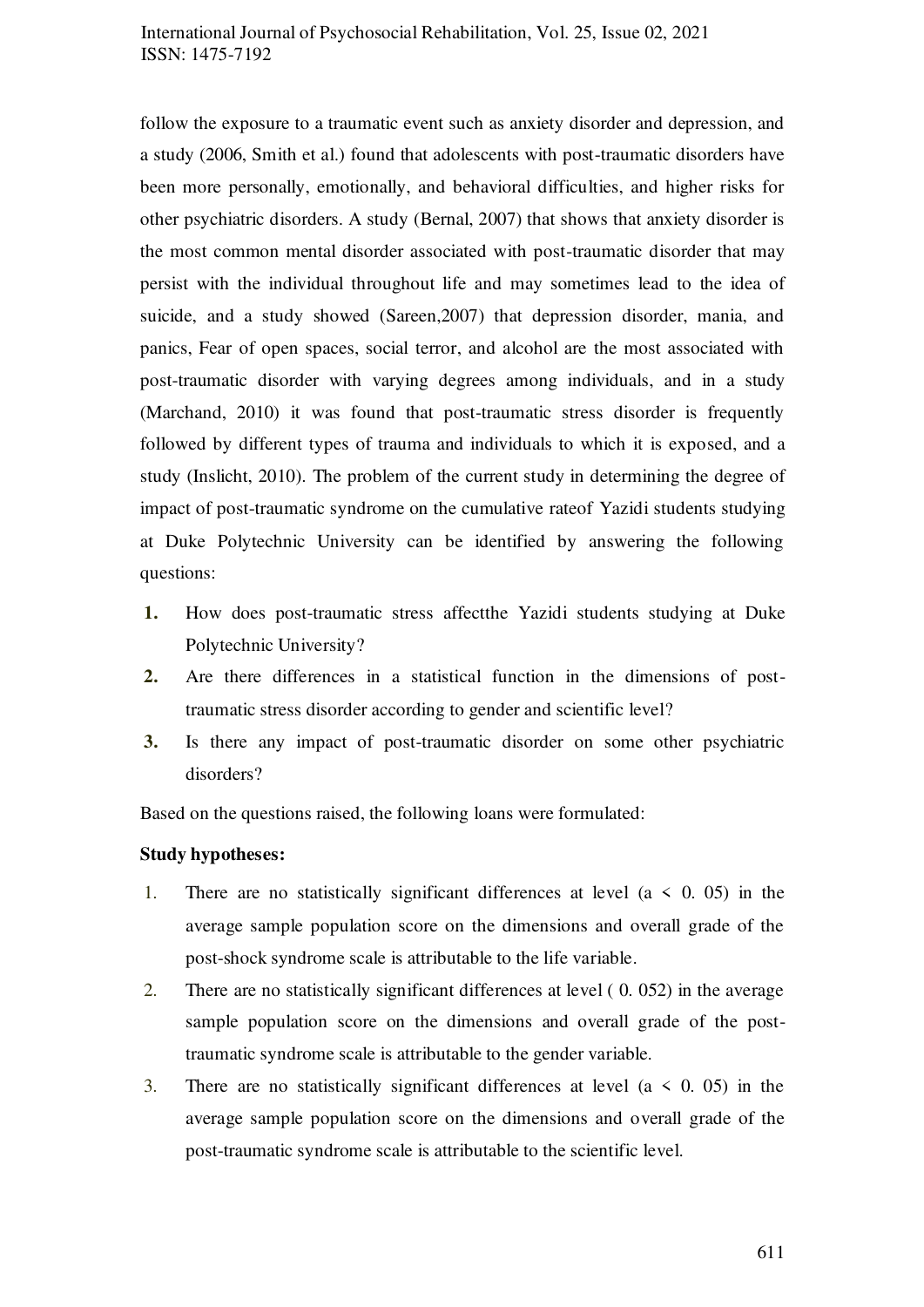4. There is no statistically significant effect at level ( 0. 052) for post-traumatic stress stress in a sampleof Yazidi students studying at Duhok Polytechnic University

## **Study Goals**

The study aims to achieve the following objective: To identify the impact of posttraumatic syndrome on the cumulative rate of Yazidi students studying at Duhok Polytechnic Universityaccording to the study variables to determine the mental, psychological and physical abilities of this class.

#### **The importance of the study**

The importance of the study lies in its handling of a topic that is of importance to the university student, as the pressures and traumatic events leave an impact and symptoms that may prolong the individual and his cumulative rate, and knowing the extent of the university student's impact on them and its relationship to the feeling of psychological loneliness, which will contribute to providing scientific indicators to meet the needs of students. Which will lead to improving their psychological and academic compatibility.

The study seeks to study the effect of PTSD on the cumulative rate between the appearance of symptoms of PTSD and the feeling of a decrease in the GPA among students of Duhok Polytechnical University, and thus it is an important step to reveal factors related to their PTSD symptoms, and this research helps In knowing the extent of the possibility of generalizing the results of the study across Arab universities.

#### **Procedural methodology**

## **ResearchMethodology**

The impact of post-traumatic syndrome on the cumulative rate of the metabolic student Who are studying at Duke Polytechnic University Introduction

This chapter includes the research methodology where the researcher used the analytical descriptive approach, the research curriculum contained the study tool, the original research community, the sample research, the testing of honesty, stability, and data sources, in which the sources were divided into priority sources and secondary sources, and the researcher analyzed the data using a statistical analysis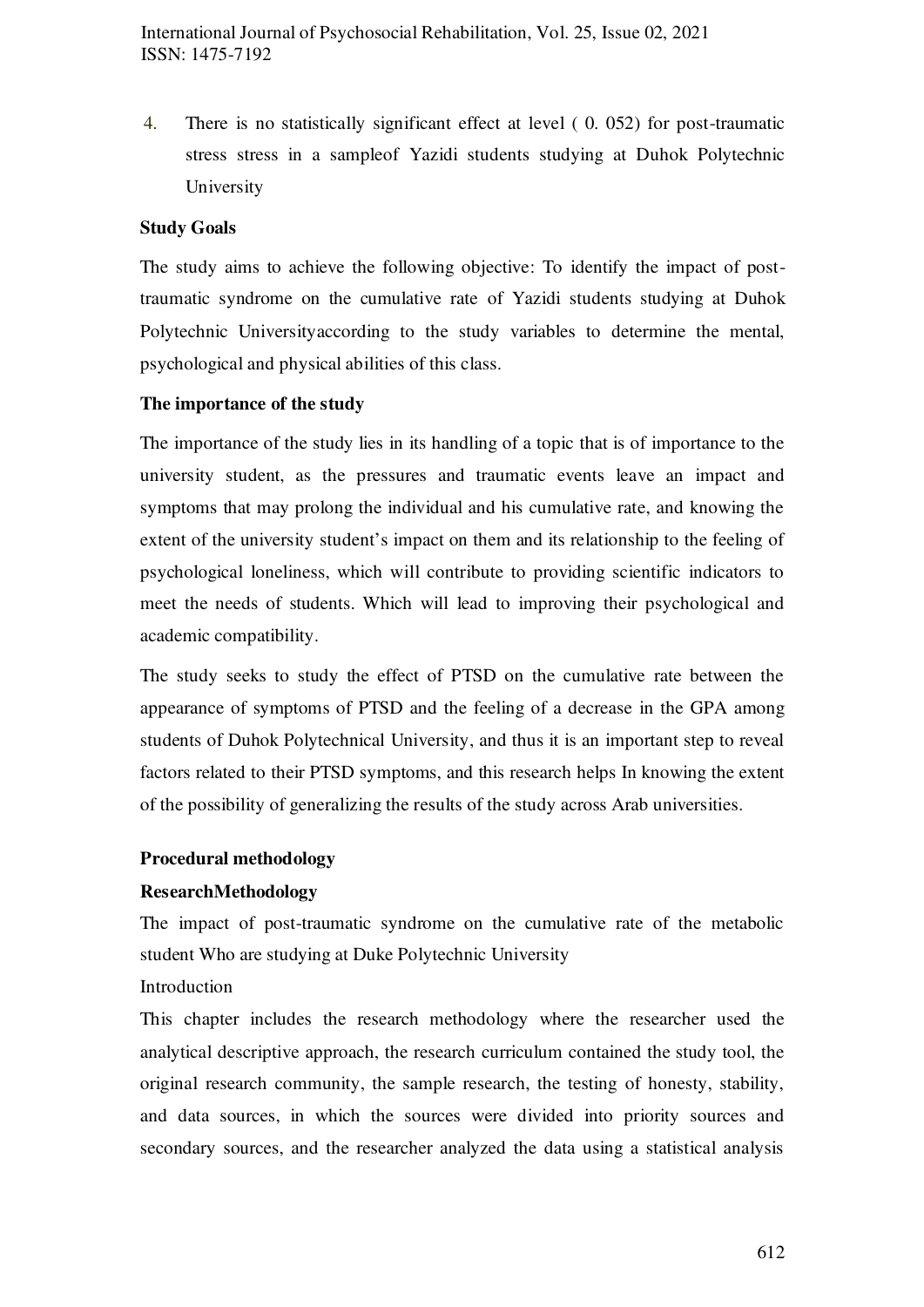program. The researcher then defined the terms of scientific research, and then the researcher defined procedural terms that they were in his view.

## **4.1 Research curriculum and study tool**

## **Curriculum:**

The researcher in this study followed the analytical descriptive approach that describes and interprets the phenomenon and links the relationships between them (Professor: 2010m).

## **Study Tool:**

There are 314 students from different levels at Duke Polytechnic University are targeted randomly selected. The study tool is the electronic questionnaire tool used by the researcher as a data collection tool because the surrounding conditions do not suit the collection of results through paper questionnaire, and one questionnaire has been distributed which shows the effect of the posttraumaticsyndrome on the cumulative rate of the Yazidine students studying at the university. ·

## 4.2 **Society and Study Sample:**

**4.2.1 Study community:** The original community consists of **the Yazidi students who study at the University of Duhok Polytechnic University.** The study community were up of 314 students as shown in Table 1.

| <b>Total</b> | <b>Boys students</b> | <b>Girls students</b> | Level                  |
|--------------|----------------------|-----------------------|------------------------|
| 123          | 57                   | 66                    | First stage            |
|              | 63                   | 48                    | A second stage         |
| 80           | 36                   | 44                    | Third and fourth stage |
| 314          | 156                  | 158                   | Total                  |

The above table shows that the student population was 51% and the female population 49%, which represents the sample that shows the total population of the study.

**4.2.2 Research sample and method of selection:** The sample of the study consists of (107) students from**Duhok Polytechnic University**, selected in the stratums way, where the study community is divided into classes as shown in Table 3. The sample of the study, which represents 34% of the study community, was chosen to cover the sample more widely than to give us more accurate and accurate results, and the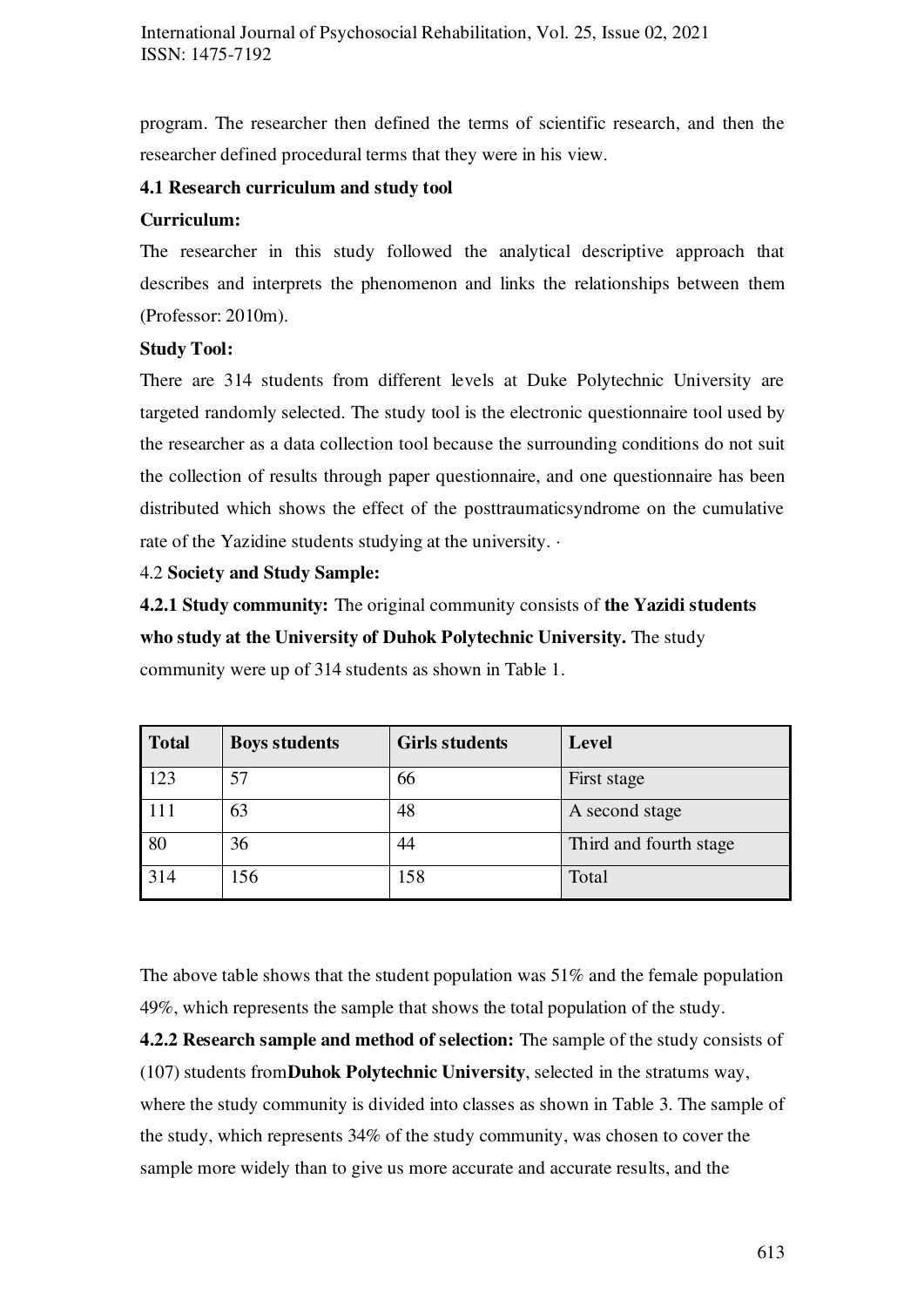method by which the sample of the community was chosen is the random stratification method.

#### **Table (4)**

Shows the distribution of the study sample

| <b>Total</b> | <b>Students boys</b> | <b>Students girls</b> |
|--------------|----------------------|-----------------------|
| 41           | 19                   | 22                    |
| 38           | 21                   | 17                    |
| 28           | 13                   | 15                    |
| 107          | 53                   | 54                    |

The above table shows that the student population was 51% and the female population 49%, which represents the sample that shows the total population of the study.

- **4.2.3 Data sources:** Data for this study were collected from priority sources and secondary sources according to teacher classification (2010), which is as follows:
	- 1) **Priority sources:** The resolution was designed to obtain data for study variables.
	- 2) **Secondary sources:** The researcher used books, published articles, court letters, and previous studies on the subject of the study and the working papers, as well as some electronic sources documented via the web.

**4.2.4 Data analysis:** The study examined data on the use of the SPSS statistical analysis program, conducting statistical tests to test hypotheses, and determining the relationship between study variables.

## **4.3 The criterion of honesty and stability**

#### **4.3.1 Standards Validity**

Use the researcher in the truth criterion where he used four methods to make sure that both sections are true by:

## **4.3.1.1 The apparent truthfulness of the instrument (the truthfulness of the arbitrators)**

The researcher presented the study tool in its brigades to a group of judges, who numbered (12) faculty members distributed in local and regional universities and psychiatric specialists "after-shock syndrome", and the subject of the study is the post-traumatic syndrome and a list of the names of the arbitrators is made clear through the supplements They have been judging the study tool, and the researcher has asked the arbitrators to give their views on the statements made to measure the subject matter of the study, to judge the formulation of the statements and the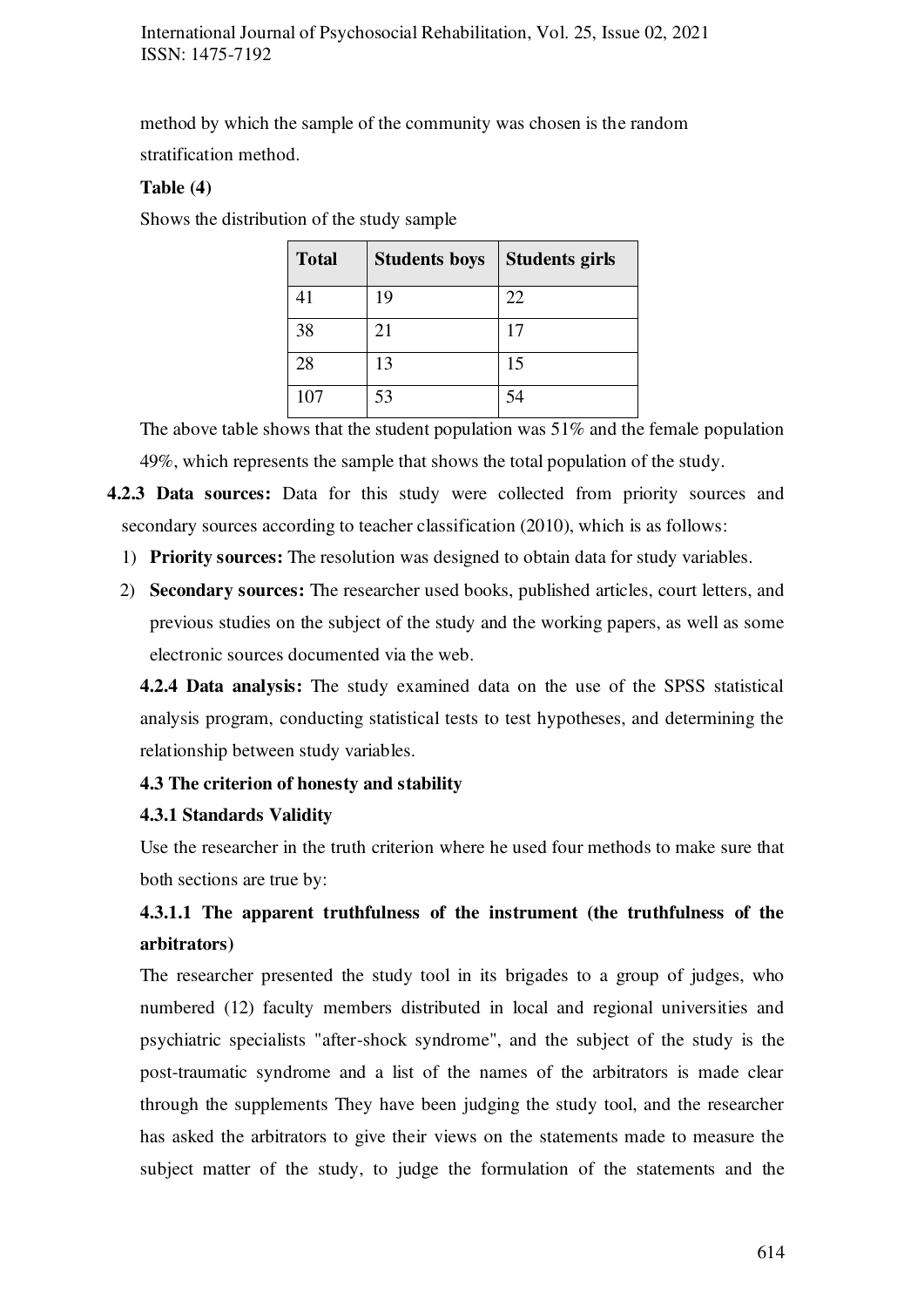appropriateness of each statement for the axis to which it belongs. The adequacy of the statements to cover each of the study variables and what they see fit for any new modification, deletion or addition of the study tool, whether in the personal data of the research or in the language regarding the resolution.

The arbitrators' directions focused mostly on the length of the resolution and contained repeated phrases; Some arbitrators also felt that the paragraphs should be reduced and reduced to be coherent and cross-cutting, with the addition of some provisions that would give strength to the interlocutors on the basis of those observations, amendments and changes made by the arbitrators.

## **4.3.1.2 Internal consistency of resolution paragraphs was confirmed**

The statistical analyst calculated the internal consistency of the paragraphs based on the study sample of 107 singles out of 314 singles, where the mean, correlation coefficients, relative weight, t- test of the dependent paragraphs of the independent variables, dependent paragraphs, and their interrelation with each other (independant and non-independent) To see how well each paragraph is consistent and then calculate the overall grade of the two axes (Strategic Planning) and the focus (Organizing Performance).

## **4.3.1.3 structural honesty**

Structural honesty is one measure of the validation of the tool that measures the achievement of the objectives the tool wants to reach, and shows how each field of study relates to the overall grade of the two estates according to the table below.

#### **Table (5)**

## **This table measures the relationships between the autonomous variable (Impact of Post-traumatic Syndrome)**

| <b>Ratio</b> | The type of link<br>transactions | <b>All axles</b>             | M |
|--------------|----------------------------------|------------------------------|---|
| 0.79         | Pearson                          | The impact of Post-traumatic |   |
| 0.842        | Alpha Kronbach                   | Syndrome and cumulative      |   |
| 0.813        | Speer Man Broan                  | Rate                         |   |
| 0.790        | Jt Man Speelt half               |                              |   |
| 0.812        | Average                          |                              |   |

**Between the slave variable (cumulative ratio) of all axes** 

\*statistically link D at  $0.05 = \alpha$ ,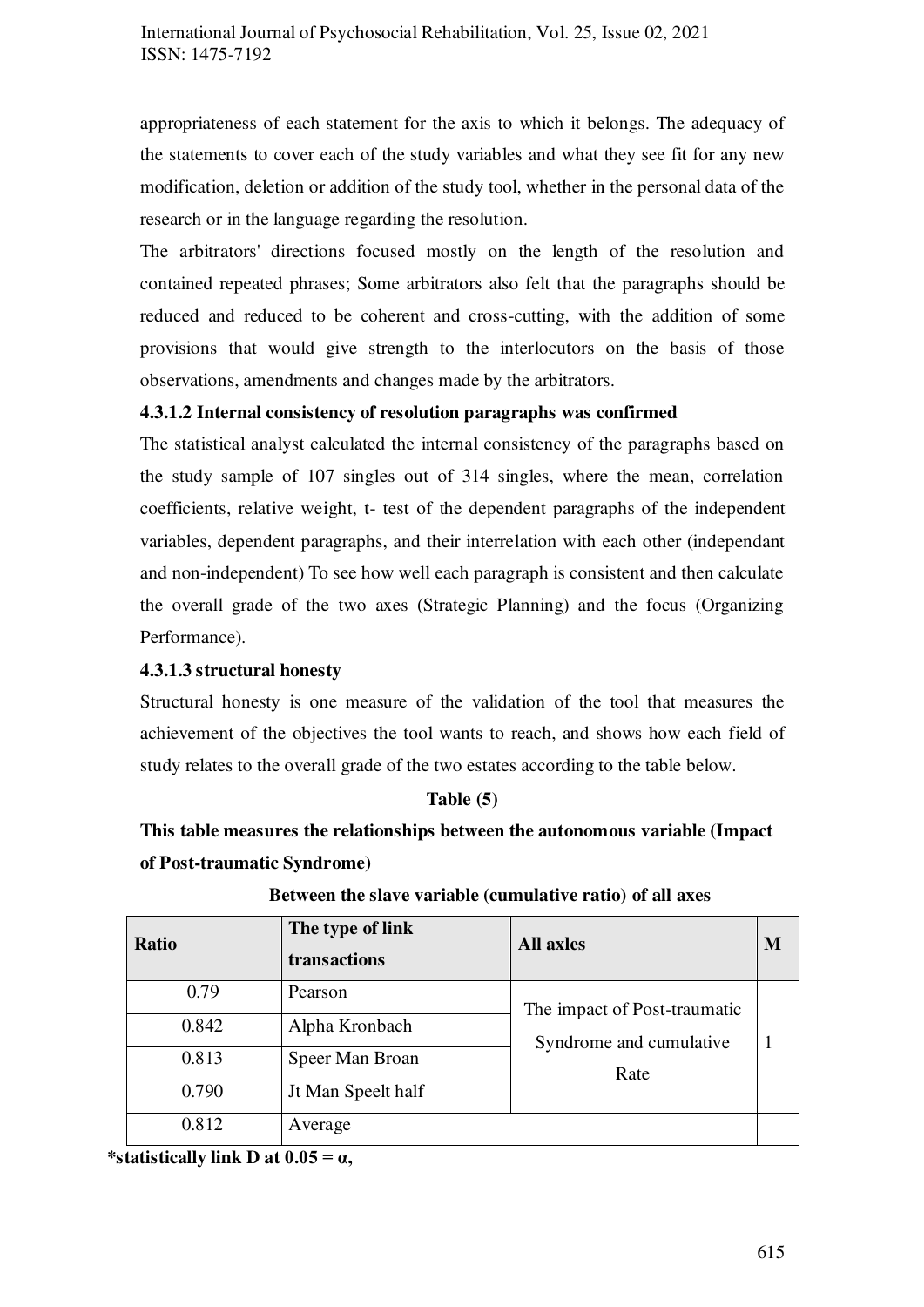#### **• Self-trusting = positive square root of the stability criterion.**

## **4.3.1.4 Internal consistency of the axes(dimensions) of the resolution paragraphs (validity):**

To calculate the vertebral (students) and (students) vertebral consistency has been calculated on a single (107) study sample. The correlation coefficient of alphacarnbach (84.3%) means that the two lines with their neighbors and disks are interconnected and true, with the correlation rate (81%), which measures the independent and child variables to a very good degree, meaning that the variables are interconnected, and measures the two groups (the impact of post-shock syndrome and cumulative rate) The relationship of all the correlation coefficients is positive and unilateral and lies between (0 to 1), which reassures the researcher in the criteria of honesty and stability, and explains that the distribution is normal at the correlation coefficients and is greater than the level of significance (050.  $\geq \alpha$ ), Computational averages and alpha-microbach parameters were used to determine the veracity and stability of the spantein tools while the highest value and lowest value for the test accuracy period for all vertebral (upper and down) vertebral criteria, with the highest score for measuring the spine stability  $(67.5\%)$  and the two hypothycuses HONF rejects HA, and here we accept the hypothesis H0because it is greater than zero at the level of semical  $0.05 \ge \alpha$ , while the lowest resolution of test for measuring the stability of vertebrates (64.7%) and here we accept the hypothesis H0because it is greater than the level of significance (0. $\geq$ 05  $\alpha$ ) the upper and lower value ranged from 67.5% to 64.7%).

#### **4.3.2 Questionnaire paragraphs remain stable Probability**

The researcher used the correlation coefficients (the index of a Pearson association to measure the stability and relationship of the paragraphs between the two axes) and the researcher (the correlation coefficient of alpha carnbach, jt-man, and the Pesson correlation coefficient) used to measure the stability criteria in the paragraphs and axes and were in the following ways:

#### **4.3.2.1 the segmentation method Coeffient Split-half**:

The Selt half correlation coefficient, which means stability, is calculated from the following table, and the GMAN (GMN) was (79%) with a stability factor (PPearson correlation coefficient) of (79.0%), the alpha-chromenbach test (84.2%), and the correlation coefficient (Siberman-proan). The results above were greater than zero, which means they were higher than a significant level(050.  $\geq \alpha$ ) which means that the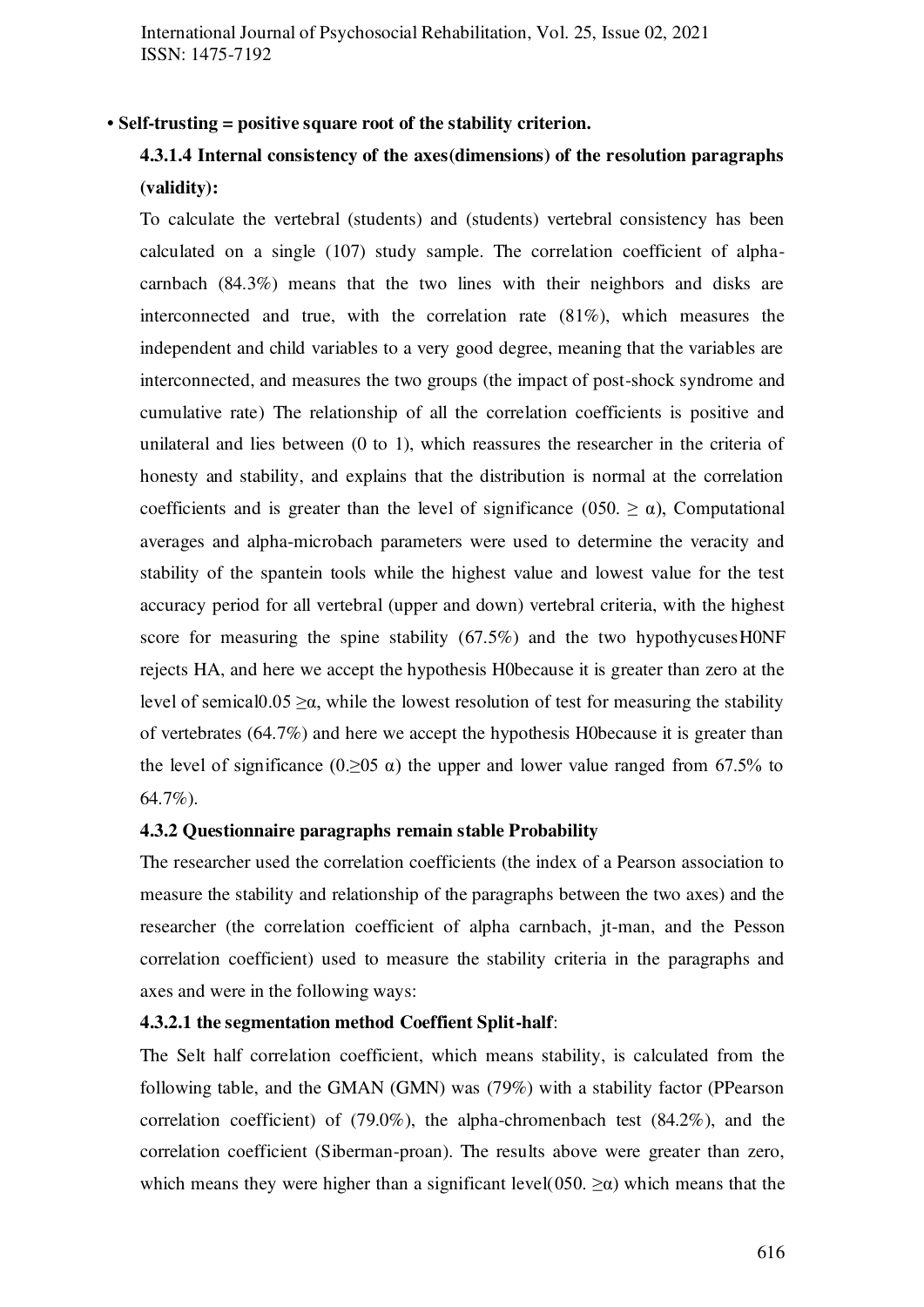spine paragraphs are fixed, assuring that the two estanine is used with confidence, as shown in the table below:

#### **Table (6)**

## **Correlation coefficients to measure all axes(to measure the reliability and stability standard)**

| <b>Ratio</b> | The type of link<br>transactions | <b>All axles</b>             | М |
|--------------|----------------------------------|------------------------------|---|
| 0.79         | Split-half                       |                              |   |
| 0.84         | Alpha Kronbach                   | The impact of Post-traumatic |   |
| 0.79         | Pearson                          | Syndrome and cumulative Rate |   |
| 0.79         | Jt Man Speelt half               |                              |   |

**\*Self-trusting = positive square root of the alpha-carnibach coefficient and is equivalent to (9.17) positive value.** 

Results and interpretation of the field study Study results

The researcher in this chapter addressed the answer to the questions of the study by analyzing the views of the researchers in both questionnaires; The impact of posttraumatic syndrome is focused on the cumulative rate of Yazidine students at Duhok PolytechnicUniversity, and the two questionnaires included a set of personal variables to identify the extent of the differences in significance level that are attributable to levels as well as demographic variables for the research.

Statistical treatments were performed using the SPSS to conduct tests that express the results of the study and then to judge the level of response. The researcher has relied on the Pentachlorobalisal scale very well, OK, somewhat agree, disagree, strongly disagree.

This chapter discusses the statistical findings, explanations and indications of the study, and in the light of which recommendations have been made.

## **5.1.1 characterizing the questionnaires**

The resolution dealt with the effect of post-traumatic syndrome on the cumulative rate and the results were as follows: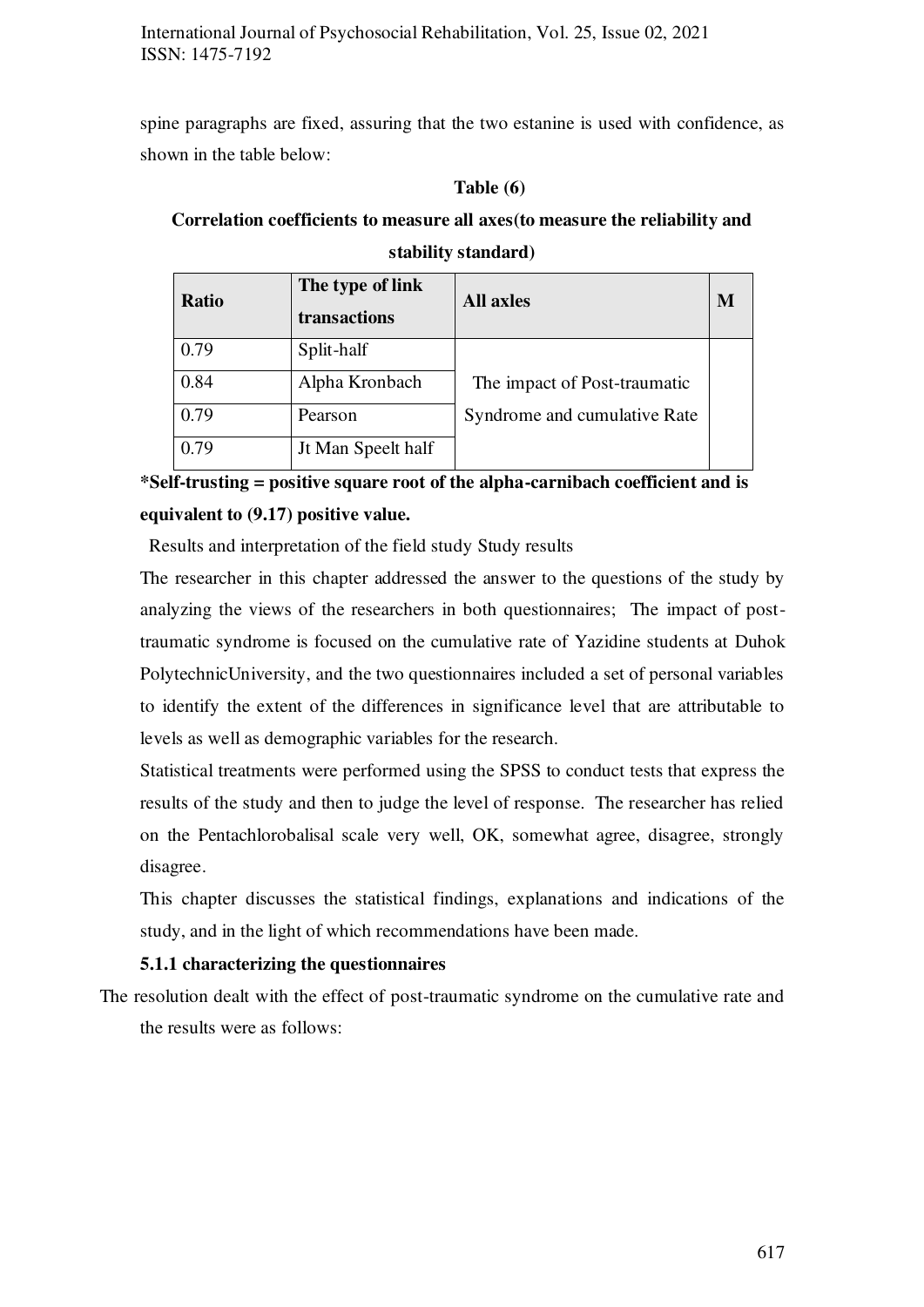| Valid<br>percentage<br>of<br>distributor | Good | Excluded | Number of<br>questionnaires<br>distributed | Resolution                               |
|------------------------------------------|------|----------|--------------------------------------------|------------------------------------------|
| 81%                                      | 44   | 10       | 54                                         | The impact of Post-traumatic<br>Syndrome |
| 77.3%                                    | 41   | 12       | 53                                         | Cumulative ratio                         |
| 79.4%                                    | 85   | 22       | 107                                        | Total                                    |

## **Table showing numbers of distributed and recovered questionnaires**

**Table (7)** 

The two studies were distributed among the sample of the study that targeted students of the university ... It covered the first, second, third, and fourth levels of students to measure their own.

On the other hand, the resolution linked both the impact of post-shock syndrome and the cumulative rate as independents variables to the slave variable.

The main axes covered by the two questionnaires are described below:

Table of scale of response to paragraphs form of quinte

| Table (8) |  |
|-----------|--|
|-----------|--|

| Strongly<br>disagree | Disagree | Somewhat<br>agree | Agree | Strongly<br>agree | Classification |
|----------------------|----------|-------------------|-------|-------------------|----------------|
|                      |          |                   |       |                   | Grade          |

The scale used in the resolution of this study as shown in the table above shows that the greater the response grades for paragraphs 1-5 are; The closer they are to the top and the positive they have, the closer they are to the lower value; The score was smaller.

## *Methodology for the distribution of questionnaires*

The researcher himself distributed 107 referrals to the three organizations (the four levels within the university from all departments) - as mentioned in chapter IV - and found 22 invalid resolutions for analysis because of incomplete answers to a number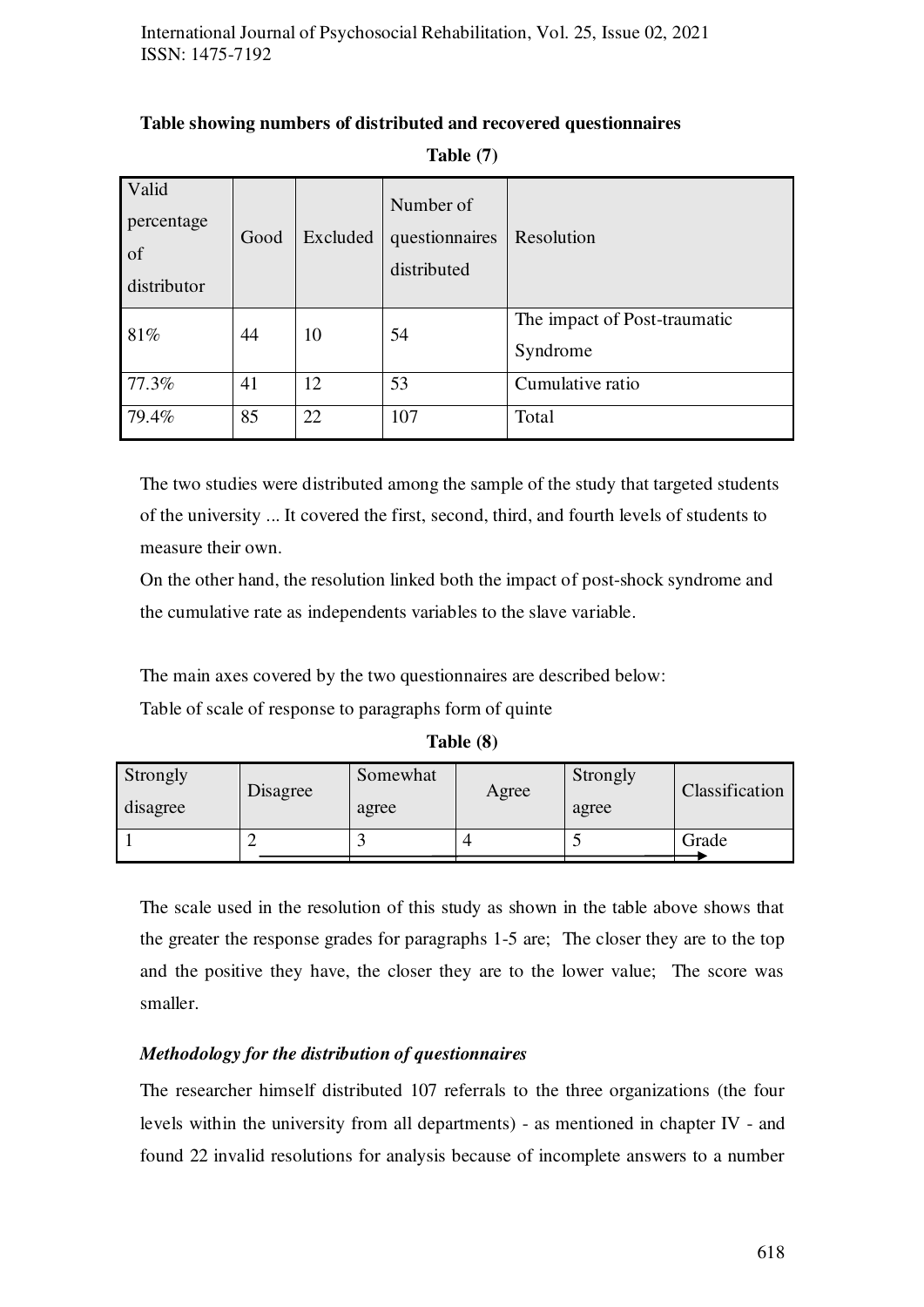of paragraphs or the lack of seriousness of some researchers. They were excluded after a specialized statistical consultation, and the resolutions valid for analysis were 85, representing 79.4% of the total distributed resolutions.

## *5.2 Statistical tests and analysis of questionnaires:*

The researcher used statistical tests used in the analytical descriptive curriculum studies, which relied on the resolution as a data collection tool, and the most prominent statistical tests used were:

- 1. Arithmetic averages measures of centralization, dispersion, and mean calculation, standard deviation, relative weight, repetitions, total, range, largest value and lowest value.
- 2. Comparing averages for independent and non-independent variables T.test tests.
- 3. Integrity and reliability tests
	- Quenching test coefficient segmentation-half
	- Test the arbitrators' honesty
	- The correlation coefficient is Alpha Crown Bach
	- The correlation coefficient of Pearson and Seberman
	- Test accuracy period for all paragraphs 95% confidence interval for Mean
	- Statistical relationships
	- Pearson correlation coefficient
	- Compare averages for independent satellite samples and their relationship to the independent.

The analysis of the resolution paragraphs is reviewed as follows, and the statistical findings are presented and discussed for resolution as follows:

## *1/2/5/resolution paragraph analysis*

Under this heading, the results and parameters of statistical tests for resolution, the resolution of any post-traumatic syndrome will be reviewed at the cumulative rate as well as the dimensions as go ahead, and the relationship between them will be clarified.

5.2.1.1 resolution dimensions

Tests the SIG value for the natural distribution of data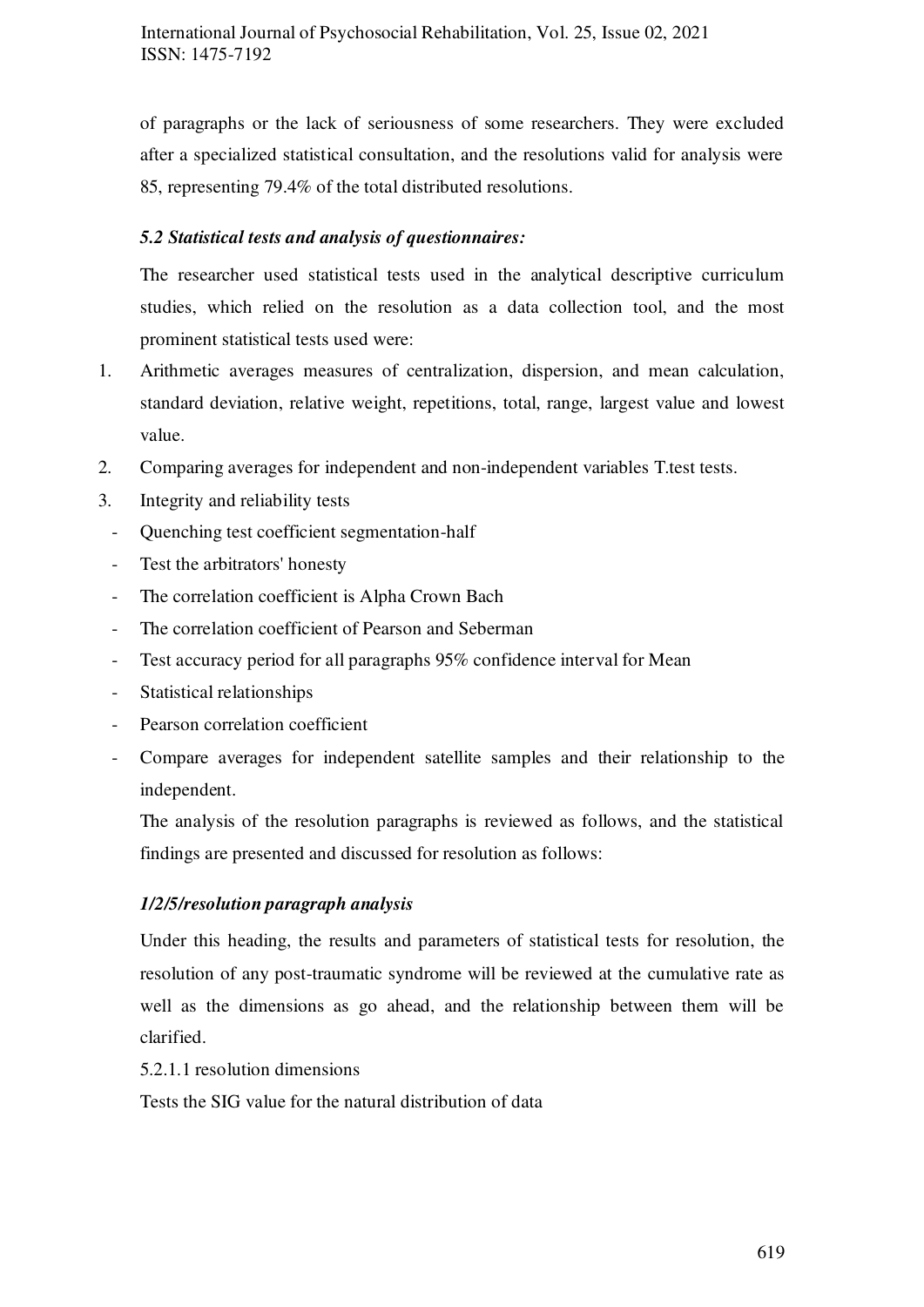The  $SIG = 77\%$  for all resolution paragraphs, which means that the relationship is positive for all paragraphs and this indicates that there is a statistically significant relationship at an indication level =  $\langle 0.05 \alpha \rangle$  as listed in the table below:

Table showing the test of the SIG value of the natural distribution of data The three organizations **Table (9)** 

| SIG value | Level 4 | Level   | Level | All paragraphs            | M              |
|-----------|---------|---------|-------|---------------------------|----------------|
| 0.062     | 11.04   | 9.78    | 10.73 | Paragraphs 1 through<br>3 | $\mathbf{1}$   |
| 0.176     | 10.09   | 8.93    | 11.46 | Paragraphs 4 to 6         | $\overline{2}$ |
| 0.101     | 10.54   | 9.54    | 10.66 | Paragraphs 7 to 9         | 3              |
| 0.80      | 10.13   | 9.63    | 11.13 | Paragraphs 10 to 12       | $\overline{4}$ |
| 0.721     | 10.9    | 9.87    | 11.43 | Paragraphs 13 to 15       | 5              |
| 0.114     | 10.36   | 9.12    | 10.50 | Paragraphs 16 to 18       | 6              |
| 0.941     | 10.68   | 8.75    | 10.9  | Paragraphs 19 to 21       | $\tau$         |
| 0.92      | 21.04   | 19.42   | 22.1  | Paragraphs 22 to 27       | 8              |
| 0.153     | 46.1    | 31.3    | 38.0  | Paragraphs 28 to 45       | 9              |
| 0.77      | 141     | 116, 42 | 136.9 | Total                     | 10             |

Statistically, at the significance level of  $0.05 \ge \alpha$ .

Based on the data shown in the table above, the value of  $SIG = 0.176$  for paragraphs 4-6 is greater at an indication level =  $\langle 0.05 \alpha, \text{ and items } 7$ -9 were a higher SIG = 0.10, which is greater at an indication level  $=\langle 0.05, \alpha \rangle$  Paragraphs 10-12 were given a SIG = 0.80 where the greatest significance level was =  $\langle 0.05 \alpha, \text{ and paragraphs } 13$ -15 were SIG = 0.721 where it was greater at an indication level =  $0.05\alpha$ . Paragraphs 16-18 were the same as the SIG = 0.114, where it was higher at the =  $0.05$  and  $\alpha$ paragraphs 19-21, where SIG = 0.114 was greater at the sign level =  $\leq 0.05 \alpha$  and paragraphs 22-27 came where SIG =  $0.92$  was higher at the sign level =  $0.05\alpha$ , paragraphs 28–45 where the value of  $SIG = 0.153$  was the largest significant level  $=$  <0.05 $\alpha$  all the paragraphs were larger than the two significance levels, which were 0.77 and greater than= $\leq 0.05\alpha$ , meaning that the data was distributed naturally.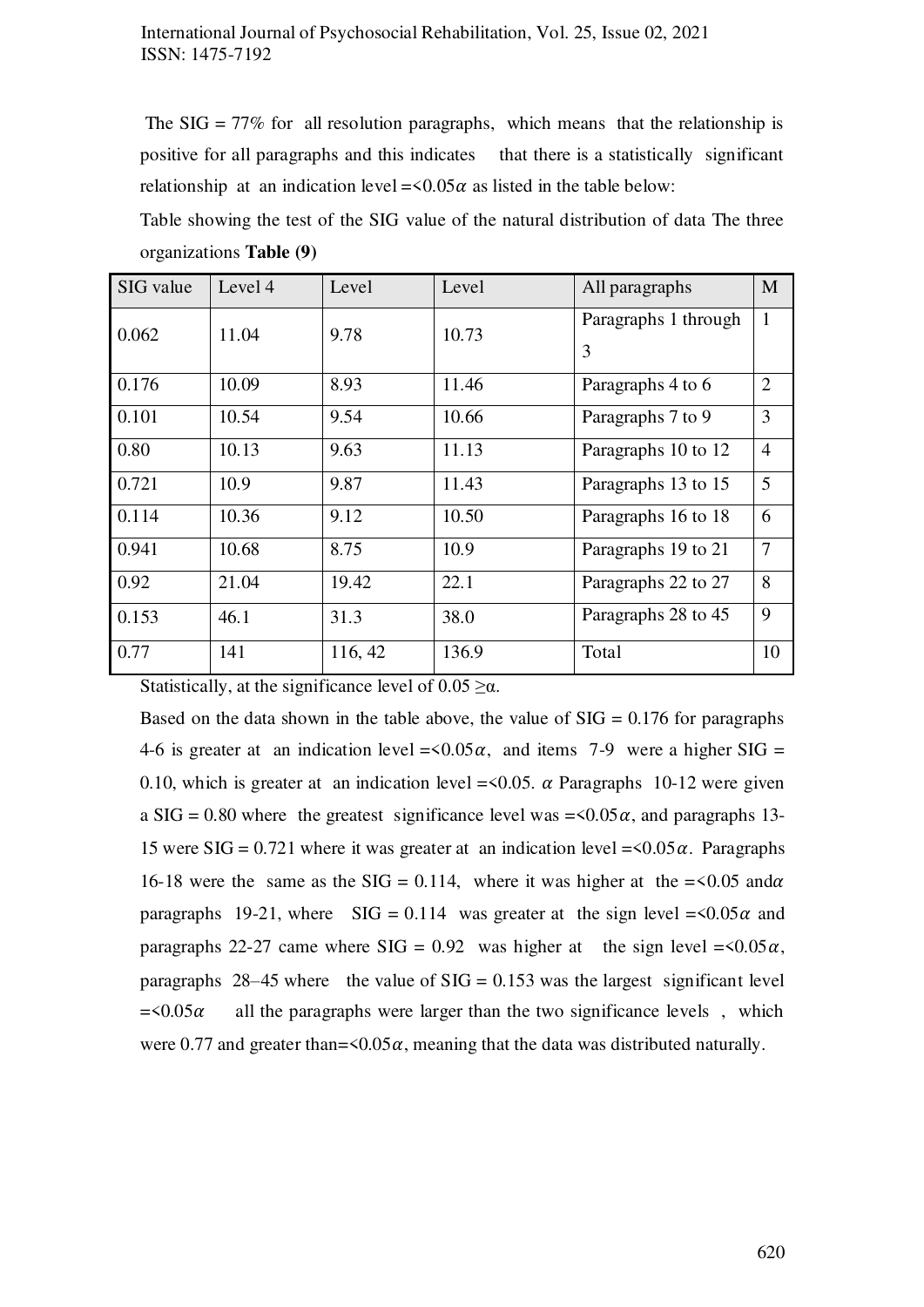## **5.2.4 relational relationship of the dimensions of independent and child study variables the focus of the study**

**Pearson**  *Strategic planning and*  **Test Relative Order correlation Mean** *organizational performance hubs*  **T weight coefficient**  0.81 Independant variables The impact of Post-traumatic Syndrome The impact of Post-traumatic Syndrome Dimension: The concept 4.70 68.4% 3.4 3 of post-traumatic syndrome 0.81 Dimension: Symptoms of 4 4.42 68.2% 3.40 Post-traumatic Syndrome 0.82 Dimension: Posttraumatic syndrome and 1 5.88 71.2% 3.56 its impact on cumulative rate 0.85 Dimension 4: Methods of 5  $3.13 \mid 66.4\% \mid 3.32$ message, vision and goals 0.74 Dimension 5: The role of the competent authorities  $5.38 \mid 70.2\% \mid 3.51$ 2 Independant variables in the treatment of posttraumatic syndrome 0.80 5 4.66 68.6% 3.43 The general average nulative ratio 0.81 Dimension 6: Concept of ulative ratio  $5.62 \mid 69.0\% \mid 3.5$ 1 cumulative ratio 4 0.86 3.96 67.4% 3.37 Dimension 7: Effects of

**The table shows the measurement of the two questionnaires axes** 

**Table (10)**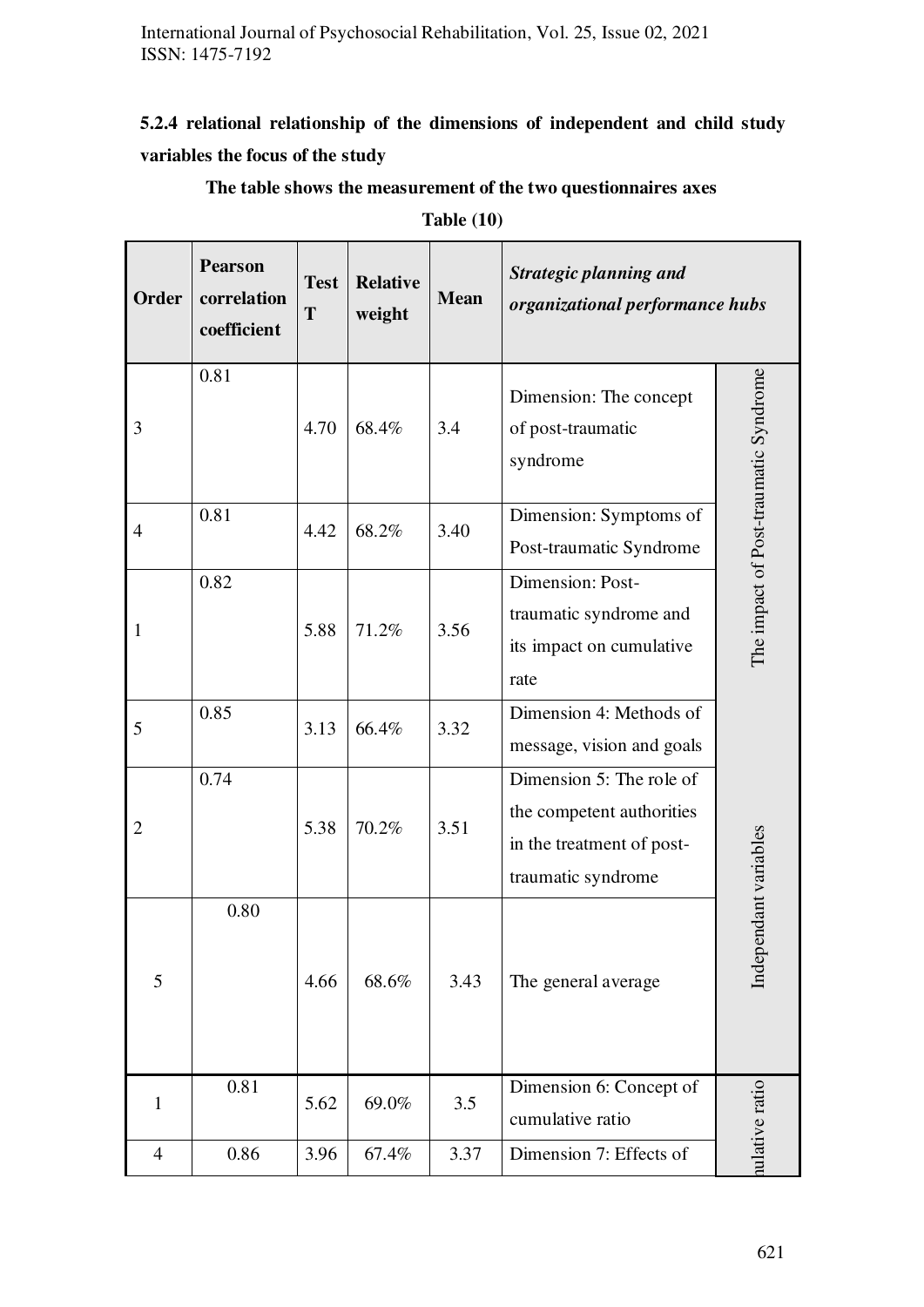### International Journal of Psychosocial Rehabilitation, Vol. 25, Issue 02, 2021 ISSN: 1475-7192

|                |      |      |       |      | twice the cumulative rate  |                                          |  |
|----------------|------|------|-------|------|----------------------------|------------------------------------------|--|
| $\overline{2}$ | 0.79 | 4.64 | 66.0% | 3.33 | Dimension 8: Students'     | Independant variables                    |  |
|                |      |      |       |      | psychology                 |                                          |  |
|                | 0.88 |      |       |      | Dimension 9: Climate that  |                                          |  |
| 3              |      | 4.21 | 68.0% | 3.42 | impacts students'          |                                          |  |
|                |      |      |       |      | psychology                 |                                          |  |
| $\overline{4}$ | 0.83 | 4.57 | 67.5% | 3.38 | The general average        |                                          |  |
| $\mathbf{1}$   | 0.85 | 5.94 | 70.0% | 3.5  | Dimension 10 Indicator:    |                                          |  |
|                |      |      |       |      | Methods and solutions      |                                          |  |
|                | 0.78 |      |       |      | The eleventh dimension     |                                          |  |
|                |      |      |       |      | of the index:              |                                          |  |
| $\overline{2}$ |      | 4.78 | 68.2% | 3.40 | Achievement and            |                                          |  |
|                |      |      |       |      | advocacy                   |                                          |  |
|                | 0.75 |      |       |      | The twelfth dimension of   | Post-traumatic syndrome (TBS) indicators |  |
|                |      |      |       |      |                            |                                          |  |
| 6              |      | 3.01 | 68.1% | 3.41 | the index: The level of    |                                          |  |
|                |      |      |       |      | psychological              |                                          |  |
|                |      |      |       |      | performance of treatment   |                                          |  |
| $\overline{4}$ | 0.69 | 4.23 | 72.0% | 3.61 | Dimension 13 Indicator:    |                                          |  |
|                |      |      |       |      | Students and students      |                                          |  |
|                | 0.66 |      |       |      | Dimension 14 Indicator:    |                                          |  |
| 3              |      | 4.65 | 71.6% | 3.55 | The level of a healthy and |                                          |  |
|                |      |      |       |      | unhealthy student          |                                          |  |
|                | 0.70 |      |       |      | Dimension 15 Indicator:    |                                          |  |
| 5              |      | 4.19 | 68.1% | 3.4  | Therapeutic capabilities   |                                          |  |
|                |      |      |       |      |                            |                                          |  |
|                |      |      |       |      |                            |                                          |  |
|                |      |      |       |      |                            |                                          |  |
|                |      |      |       |      |                            |                                          |  |
|                |      |      |       |      |                            |                                          |  |
|                |      |      |       |      |                            |                                          |  |
|                |      |      |       |      |                            |                                          |  |
|                |      |      |       |      |                            |                                          |  |
|                |      |      |       |      |                            |                                          |  |
|                |      |      |       |      |                            |                                          |  |
|                |      |      |       |      |                            |                                          |  |
|                |      |      |       |      |                            | 622                                      |  |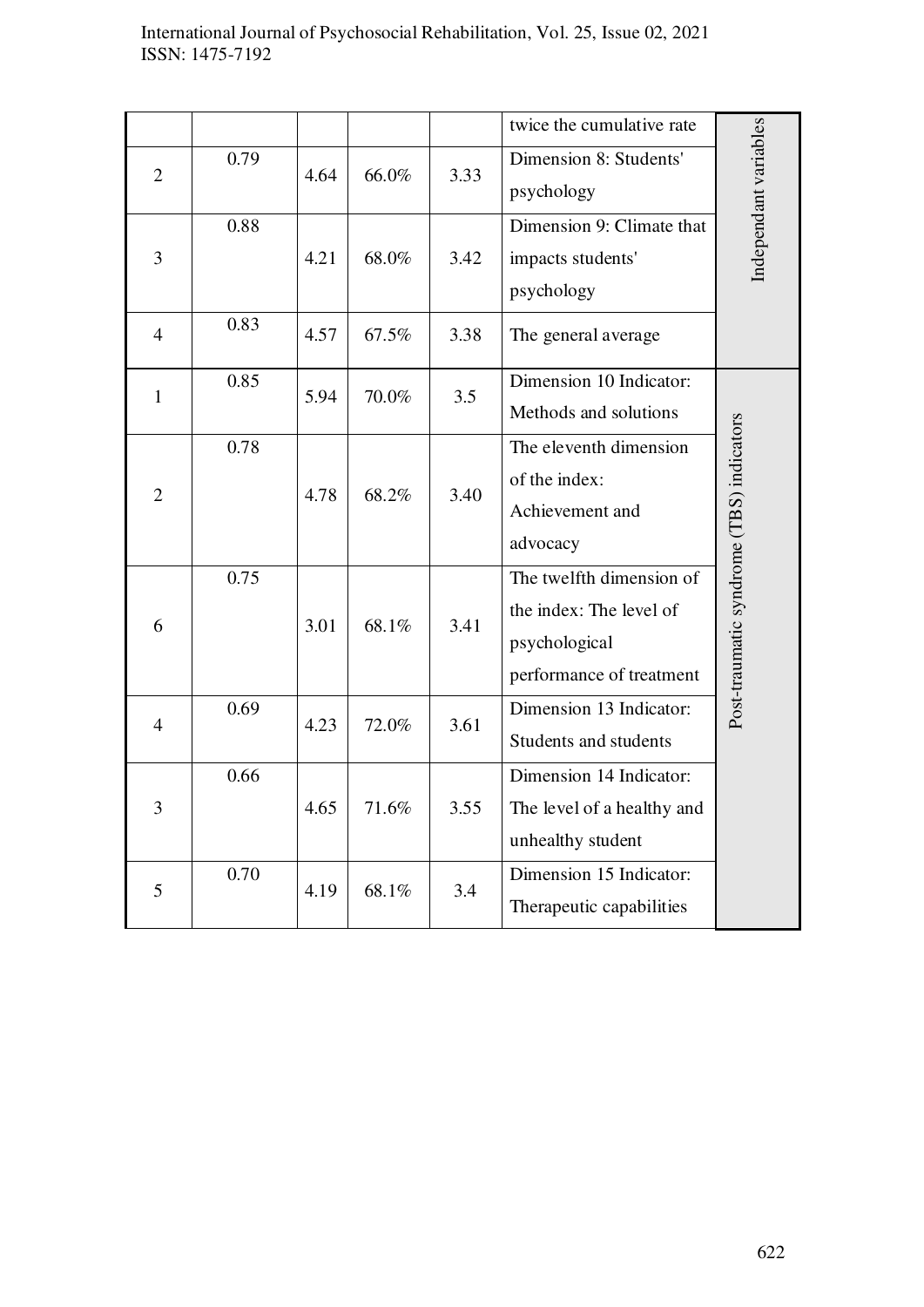|    |      |      |          |      | The variables of post-traumatic syndrome |
|----|------|------|----------|------|------------------------------------------|
| 6  | 0.73 | 4.46 | $69.5\%$ | 3.45 | The general average                      |
| 15 | 0.79 | 4.56 | 0.685    | 3.42 | Overall average of study variables       |

**The PPearson D correlation coefficient is statistically at the significance level of**   $0.05 \geq \alpha$ 

## *First: Analysis of the post-traumatic syndrome clauses*

The correlation coefficient of Pearson was 0.81 for the distance "the concept of post traumatic syndrome", where it was very good , meaning that the four levels understood this concept and that this showed that there was a statistically significant relationship at a significant level  $=\langle 0.05\alpha \rangle$  from the point of view of the two research subjects.

The correlation coefficient of Pearson was 0.81 for the dimension "symptoms of post -traumatic syndrome", where it was very good , meaning that the four levels were known of symptoms, which indicates that there is a statistically significant relationship at the level of connotation  $=\langle 0.05 \alpha \rangle$  from the point of view of the two pathways.

The correlation coefficient for Pearson  $= 0.82$  for the dimension "post-traumatic syndrome and its effect on cumulative rate" was very well received , meaning that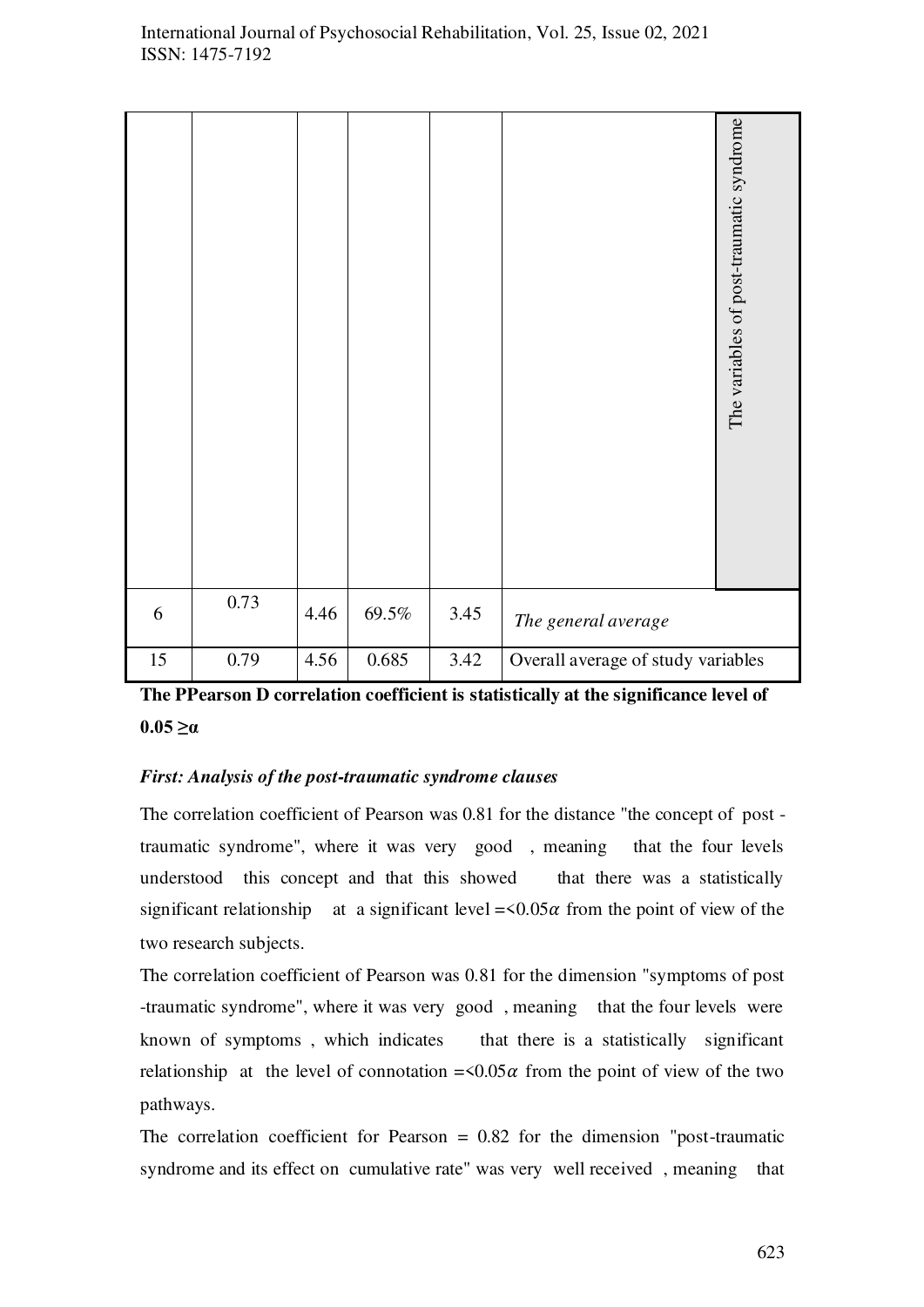## International Journal of Psychosocial Rehabilitation, Vol. 25, Issue 02, 2021 ISSN: 1475-7192

the four levels are known to be relevant , indicating that there is a statistically significant relationship at the indication level  $=\langle 0.05 \alpha \rangle$  from the perspective of the two research subjects.

 $-$  the correlation coefficient of Pearson  $= 0.85$  for the fourth dimension where it was very good , which indicates that there is a statistically significant relationship at the indication level =  $\leq 0.05\alpha$  from the point of view of the two research subjects.

– the correlation coefficient of Pearson was  $=0.74$  for the fifth dimension, which indicates that there is a statistically significant relationship at the indication level  $=$  <0.05 $\alpha$  from the point of view of the two research subjects.

The coefficient of the association Pearson was 0.81 for the sixth dimension paragraphs , which indicates that there is a statistically significant relationship at the level of an indication  $=\langle 0.05\alpha$  from the point of view of the two research subjects.

- The correlation coefficient of Pearson = 0.86 for the V7 paragraphs was very good, which indicates that there is a statistically significant relationship at the indication level =  $0.05\alpha$  from the point of view of the two research subjects.
- The correlation coefficient of Pearson  $= 0.79$  for the eighth dimension paragraphs where it came well from) applied to the three organizations, which indicates that there is a statistically significant relationship at the level of an indication  $=\langle 0.05\alpha$ from the perspective of the two research.
- The correlation coefficient of Pearson = 0.88 for the ninth dimension paragraphs was very good, which indicates that there is a statistically significant relationship at the indication level =  $\leq 0.05\alpha$  from the point of view of the two research subjects.

#### **Second: Analyze the cumulative rate paragraphs**

- The correlation coefficient of Pearson was 0.81 for the sixth dimension, indicating that there is a statistically significant relationship at the indication level  $=\langle 0.05\alpha$ from the point of view of the two research subjects.
- The correlation coefficient of Pearson = 0.86 for the V7 paragraphs was very good, which indicates that there is a statistically significant relationship at the indication level =  $0.05\alpha$  from the point of view of the two research subjects.
- The correlation coefficient of Pearson  $= 0.79$  for the eighth dimension paragraphs was good and this shows that there is a statistically significant relationship at the indication level =  $0.05\alpha$  from the point of view of the two research subjects.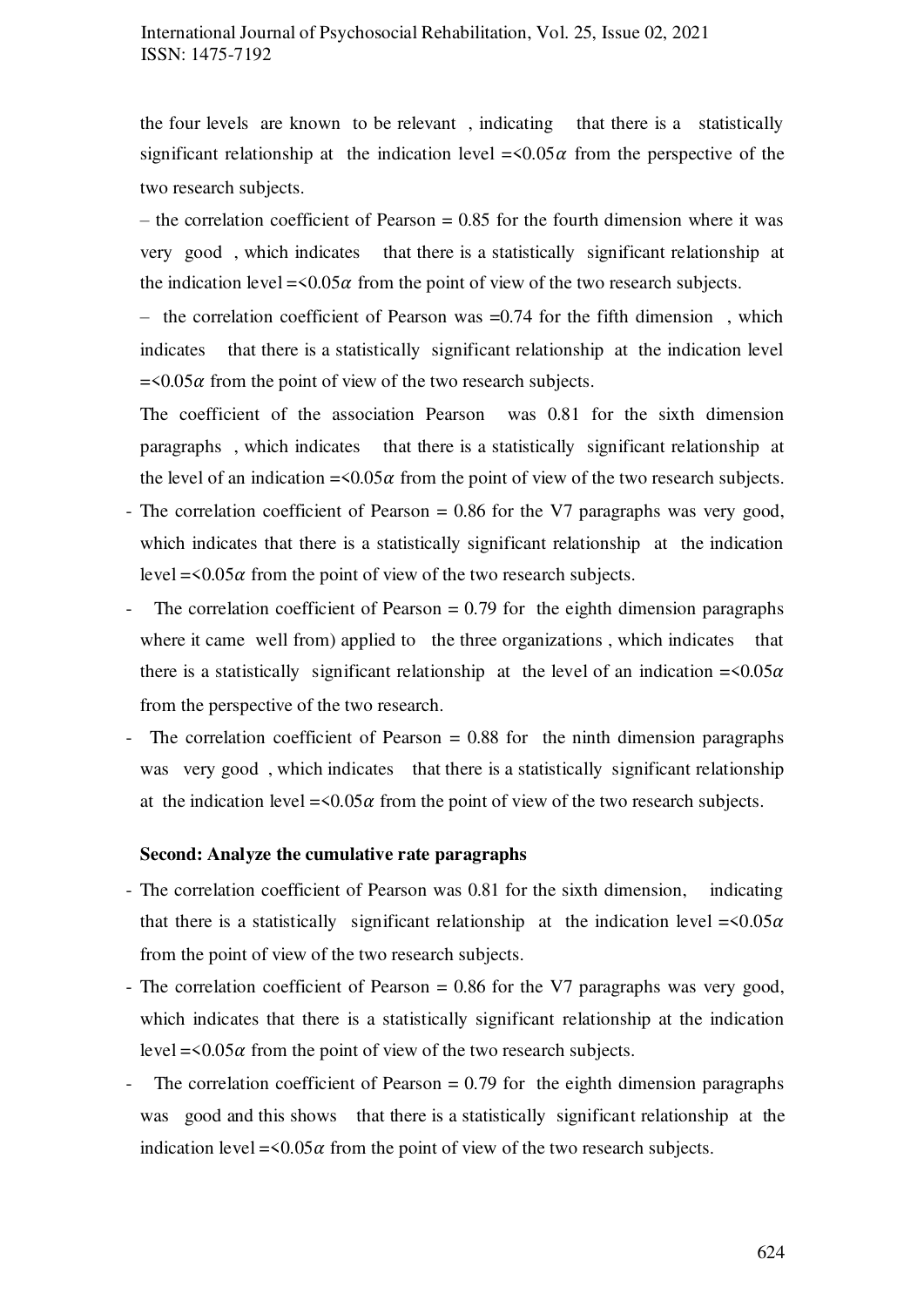- The correlation coefficient of Pearson = 0.88 for the ninth dimension paragraphs was very good , which indicates that there is a statistically significant relationship at the indication level =  $0.05\alpha$  from the point of view of the two research subjects.

#### *Third: Analysis of indicator paragraphs:*

- The correlation coefficient of Pearson  $= 0.85$  for the index paragraphs where it came Very well and this shows that there is a relationship Statistical connotation at an indication level =  $0.05\alpha$  which are answers from a destination The two research eyes
- The correlation coefficient of Pearson = 0.78 for the index paragraphs where it came Well and this shows that there is a significant relationship Statistic at an indication level =  $0.05\alpha$  which are answers from a point of view The two research
- The Prisson correlation coefficient  $= 0.69$  for the fourth index paragraphs, which came in a moderate and comment that services were not being implemented to the required limit and required further recommendations, owing to the absence of oversight by senior management at the university, but there was some moderate application, which showed that there was a related relationship Statistical connotation at an indication level  $\approx 0.05\alpha$  which are the answers from the point of view of the three organizations' research.
- The correlation coefficient of Pearson  $= 0.66$  for the fifth indicator paragraphs where It came to a moderate degree , and this shows that there is a relationship Statistical connotation at an indication level =  $\leq 0.05\alpha$  which are answers from a destination The two research eyes
- The correlation coefficient of Pearson  $= 0.70$  for the index paragraphs where it came Well, this means that university management is applied to students The students at different levels are shown to have a relationship Statistically significant at the indication level  $\approx 0.05\alpha$  which are the answers from The point of view of the two research

#### **Test hypotheses:**

Is there a relationship between the impact of post-traumatic syndrome and the rate Cumulative with **the Yazidi students studying at the Duhok Polytechnic University** 

The application of **the Yazidi students at Duhok Polytechnic University was based** on the two post-traumatic syndrome (AOS) effects axes and the cumulative rate of application by the four different university levels, as follows: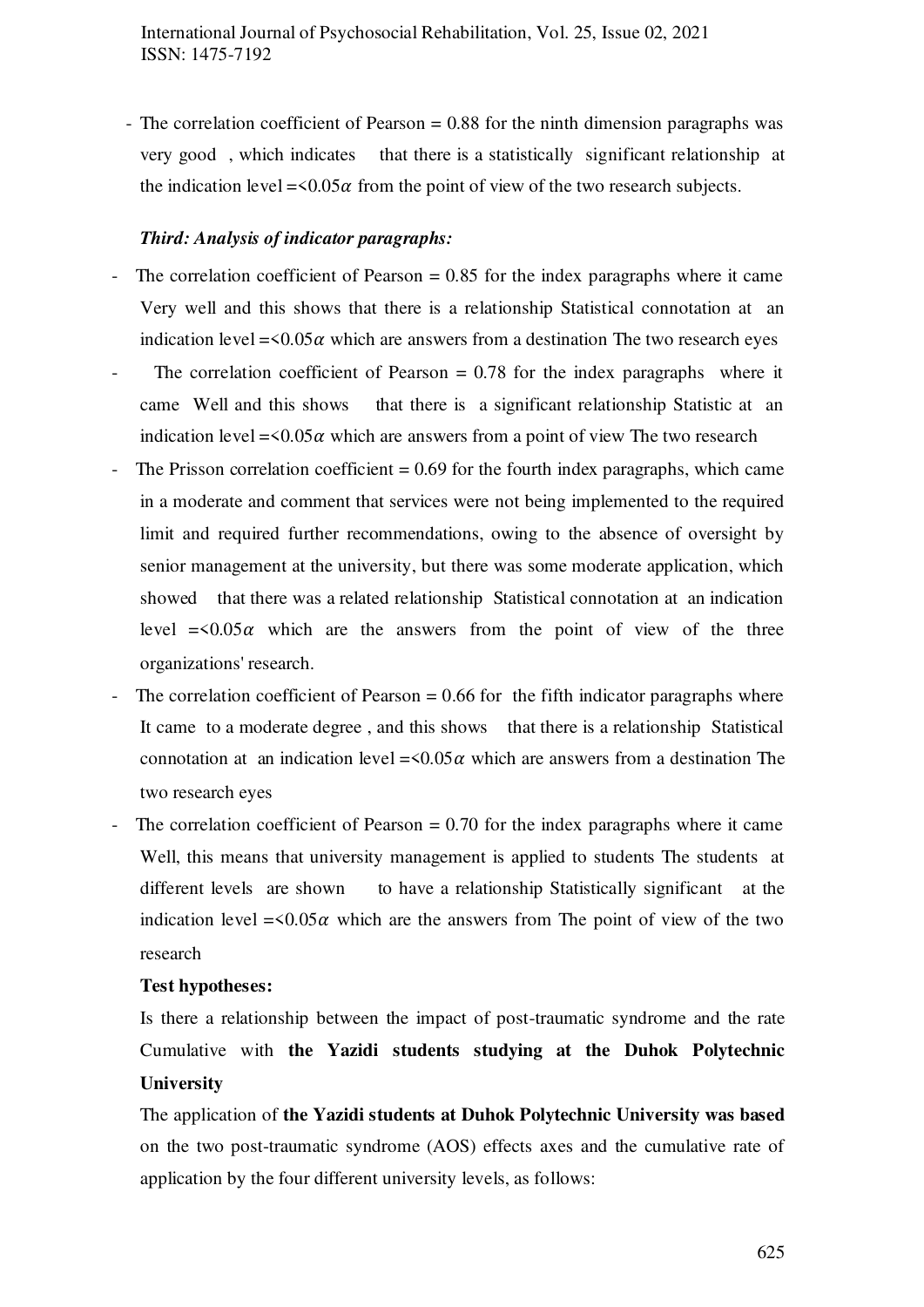Table measuring average, link factor, and T.test testing of international certification standards And quality are both

| Order | Correlation<br>coefficient | Test<br>T.test | Average | Axis                                      |
|-------|----------------------------|----------------|---------|-------------------------------------------|
|       | 8.826                      | 4.71           | 3.43    | The impact of Post-<br>traumatic Syndrome |
|       | 0.835                      | 4.60           | 3.38    | Cumulative ratio                          |
|       | 0.82                       | 4.65           | 3.40    | Total                                     |

**Table (11)** 

Statistically mean D at the significance level  $0.05 \ge \alpha$ .

The research opinion: The hypothesis is greater than alpha, where the correlation coefficient is 0.83 greater than the value of the function  $0.05 \ge \alpha$ , which means that the hypothesis is true and accepted, it has been proven to be true because there are differences.

Hypothesis: Is there a statistical connotation between post-traumatic syndrome and the cumulative average of **the Yazidi students studying at the University of Duhok Polytechnic?** There is a significant relationship, as the table says:

Table measuring the averages and standard deviation and the error rate of the three organizations (government sector, private sector, semi-governmental sector)

| Order          | Error ratio for<br>standard deviation | Average | Name                       |
|----------------|---------------------------------------|---------|----------------------------|
|                | 16.3%                                 | 3.64    | Level 1                    |
| $\overline{2}$ | 19%                                   | 3.22    | Level 2                    |
| 3              | 13.3%                                 | 3.65    | Third and fourth<br>levels |
| 3              | %16.2                                 | 3.50    | The general average.       |

**Table (12)** 

Statistically mean D at the significance level  $0.05 \ge \alpha$ .

The average arithmetic for all levels within the university was 3.50 at 16.2%.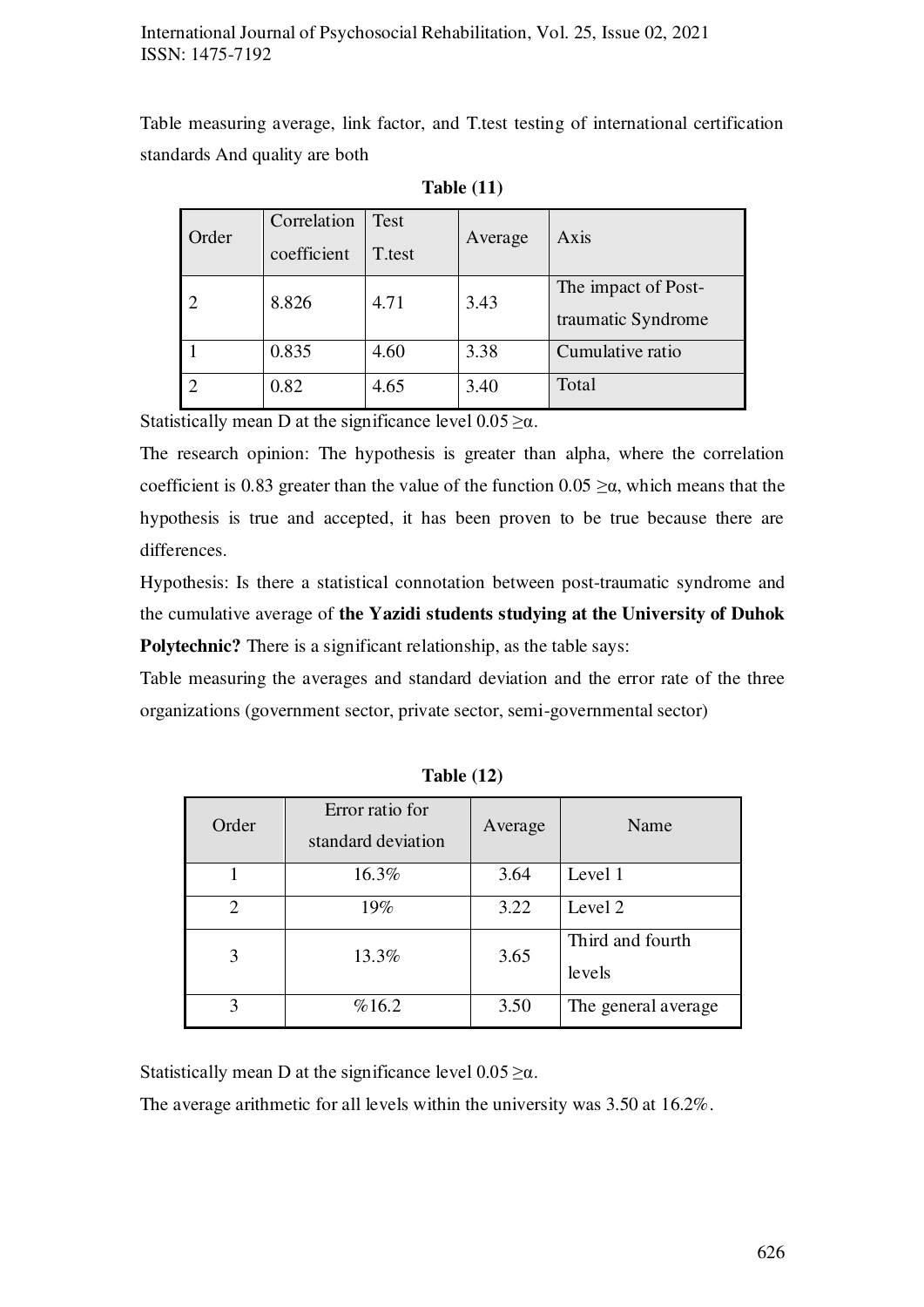The researcher's opinion: The mean is greater than the value of the significance level  $0.05 \ge \alpha$ , which means the validity and proof of the hypothesis because the mean is statistically Dale and is greater than the value of the significance level.

**Question: Is there a statistically significant correlation** between post-traumatic syndrome and cumulative rate**?** 

There is a statistically significant correlation between post-traumatic syndrome and cumulative rate on the other hand, with the correlation coefficient of Pearson for posttraumatic syndrome and 0.79 being greater than the significance level, which means that the hypothesis has been validated, as it is greater than the value of the function level of  $0.05 \geq \alpha$ .

Table showing the correlation between Post-traumatic syndrome and rate Cumulative

| Order         | Pearson<br>correlation<br>coefficient | <b>Test</b><br>T.test | Average | Axis                              |
|---------------|---------------------------------------|-----------------------|---------|-----------------------------------|
| $\mathcal{D}$ | 0.80                                  | 4.71                  | 3.43    | Axis - Post-traumatic syndrome    |
|               | 0.83                                  | 4.60                  | 3.38    | Second axis—cumulative ratio      |
|               | 0.73                                  | 4.46                  | 3.45    | Relationship between the two axes |
|               | 0.79                                  | 4.59                  | 3.42    | The general average               |

**Table (13)** 

Correlation coefficient D statistically at the level of semal $0.05 \ge \alpha$ .

Researcher opinion: The average 3.42 is greater than the significance level, which is somewhat greater than 3, and the correlation coefficient Pearson for the axis was 0.79 and was well reported. This result confirms differences at a significant level that is greater than the significance level, which means the hypothesis is correct because the correlation coefficient is statistically D and is Positive with a terminal relationship.

#### **Conclusions**

In light of the current findings of the study, the following can be inferred:

- **1.** There is no effect of post-traumatic disruption on students **The Yazidiwho study at Duhok Polytechnic University**
- **2.** There are no differences in a statistical function in the dimensions of posttraumatic stress disorder according to age, gender, and scientific level.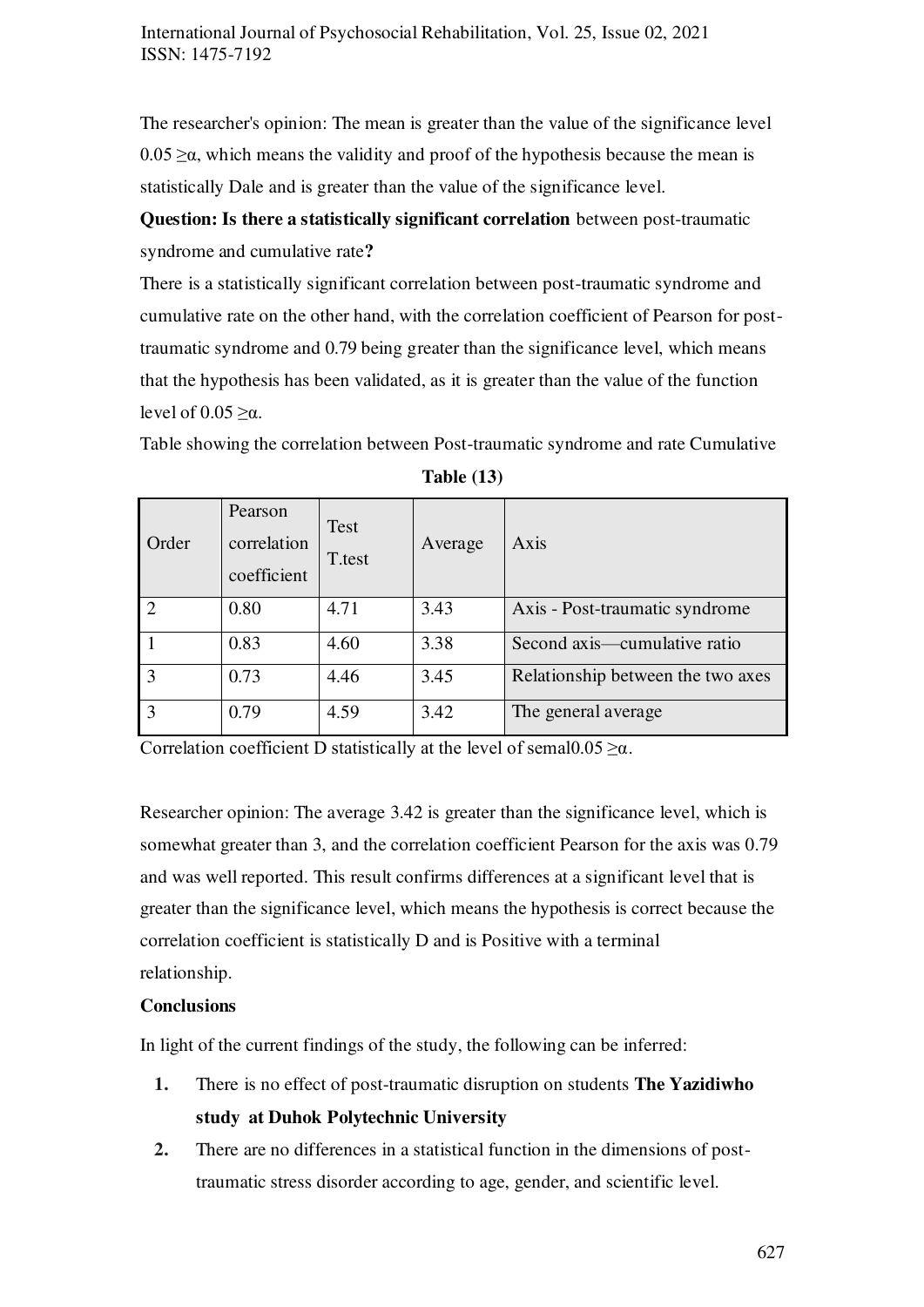#### **Recommendations of the study**

- 1. Carry out more studies on post-traumatic disorder, especially among young people.
- 2. Further studies on violence in society and its relationship to post-traumatic stress disorder.
- 3. Prepare training programs on how to respond to traumatic events and prevent the risk of post-traumatic stress disorders.

## **References**

American Journal of Psychiatry, ,(2011) Traumatic Stress Disorder and the Effect on Law Enforcement, Camp Robinson Police Department, North Little Rock, Arkansas Session XXXVII.The South African Depression and Anxiety Group(2006). POST-TRAUMATIC STRESS DISORDER:Treatment and Referral Guide, MRC Research Unit on Anxiety and Stress Disorders, 1-25.

American Psychiatric Association. (2000). Diagnostic andstatistical annual of mental discover (4th ed, textrevision), Washington D.C.

André M., Richard B, Céline N., &Mélissa M. (2013). Predictors of Posttraumatic Stress Disorders inPolice Officers, IRSST - Predictors of Posttraumatic Stress Disorder in Police Officers: ProspectiveStudy.p.1-80.

Anke, E.M.,& David, M. C. (2000). A cognitive model of posttraumatic stress disorder, BehaviourResearchand Therapy, 38, 319-345.

Bogic M, Njoku A, Priebe S. Long-term mental health of war-refugees: a systematic literature review. BMC Int Health Hum Rights. 2015;15:29. doi: [10.1186/s12914-](https://dx.doi.org/10.1186/s12914-015-0064-9) [015-0064-9.](https://dx.doi.org/10.1186/s12914-015-0064-9) [PubMed: [26510473\]](https://www.ncbi.nlm.nih.gov/pubmed/26510473).

Brewin, CR, Rose, S., Andrews, B., Green. J., Tata, P., McEvedy. C., Turner, S., &Foa. E.B. (2002). Brief

Cohen, J.A., Bukstein..,& Walter, H. (2010). Practice parameter for the assessment and treatment of children and adolescents with posttraumatic stress disorder, J Am Acad Child Adolesc Psychiatry:49:414–30

Cruess D.G.&, Prigerson H.G.(2004). A case for establishing complicated grief as adistinct mental disorder in DSM-V. ClinPsychol Rev;24:637–662.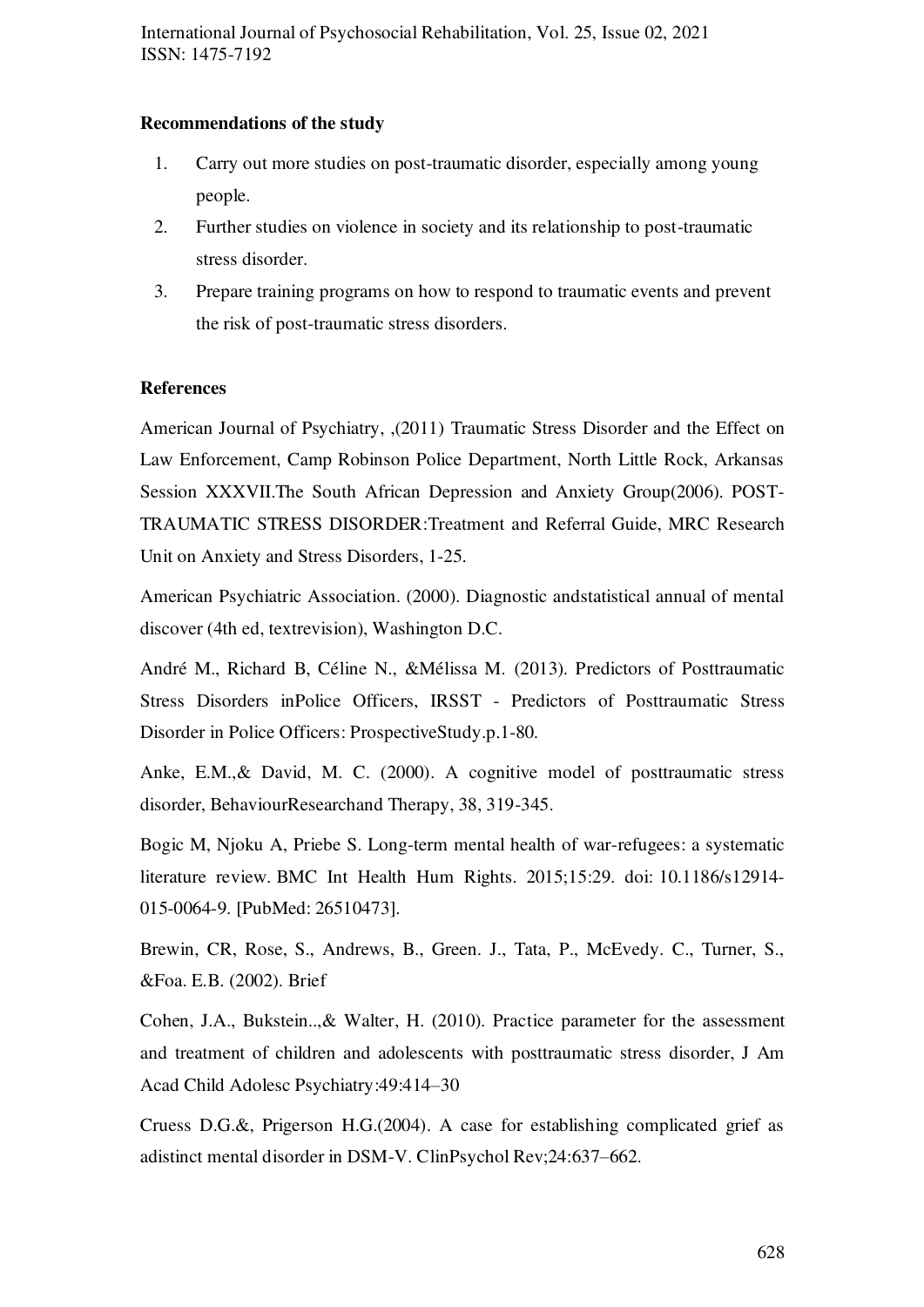Fazel M, Doll H, Stein A. A school-based mental health intervention for refugee children: an exploratory study. *Clin Child Psychol Psychiatry*. 2009;14(2):297-309. doi: [10.1177/1359104508100128.](https://dx.doi.org/10.1177/1359104508100128) [PubMed: [19293324\]](https://www.ncbi.nlm.nih.gov/pubmed/19293324).

Fazel M, Reed RV, Panter-Brick C, Stein A. Mental health of displaced and refugee children resettled in high-income countries: risk and protective factors. *Lancet*. 2012;379(9812):266-82. doi: [10.1016/S0140-6736\(11\)60051-2.](https://dx.doi.org/10.1016/S0140-6736(11)60051-2) [PubMed: [21835459\]](https://www.ncbi.nlm.nih.gov/pubmed/21835459).

Inslicht, S. S., McCaslin S. E., Metzler T. J., Henn-Haase C., Hart S. L. &Maguen S. (2010). « Familypsychiatric history, peritraumatic reactivity, and posttraumatic stress symptoms: A prospective study ofpolice », Journal of Psychiatric Research, vol.44, n°1, p. 22-31.

Isserlin L., Zerach G. Solomon Z.(2008). Acute stress responses: areview and synthesis of ASD, ASR, and CSR Am J Orthopsychiatry :78:423-429.

Lanius, R.A., Vermetten, E., &Pain.C. (2010). The impact of early life trauma on health and disease: Thehidden epidemic. Cambridge, UK: Cambridge University Press, 35-96. Lichtenthal W.G.,

Mahdi, Saleh (2008): The effect of psychactive and modeling mental therapy on posttraumatic stress reduction, Diyala magazine, issue 3, p. 238-263 .

Marchand. A.Boyer.R, Nadeau.C., &Martin, M. (2010). Predictors of Posttraumatic Stress Disorders in PoliceOfficers, Prospective Study, Studies and Research Projects, R-786,2-45. National Institute of Mental Health (2011). (a) Post-Traumatic Stress Disorder. (b) Demographics forLifetime Prevalence. Retrieved March 27, 2011 from the World Wide Web[:http://www.nimh.nih.gov/health/publications/post-traumatic](http://www.nimh.nih.gov/health/publications/post-traumatic-stress-disorder-easyto-read/index.shtm)[stress-disorder-easyto-read/index.shtm](http://www.nimh.nih.gov/health/publications/post-traumatic-stress-disorder-easyto-read/index.shtm) 

Marshall, R. D., Olfson, M., Hellman, F., Blanco, C., Guardino, M., &Struening. E. L. (2001).Comorbidity, impairment, and suicidality in subthreshold PTSD. American Journal of Psychiatry, 158,1467-1473.

Nasiroglu S, Ceri V. Posttraumatic stress and depression in Yazidi refugees. *Neuropsychiatr Dis Treat*. 2016;12:2941-8. doi[: 10.2147/NDT.S119506.](https://dx.doi.org/10.2147/NDT.S119506) [PubMed: [27881919\]](https://www.ncbi.nlm.nih.gov/pubmed/27881919).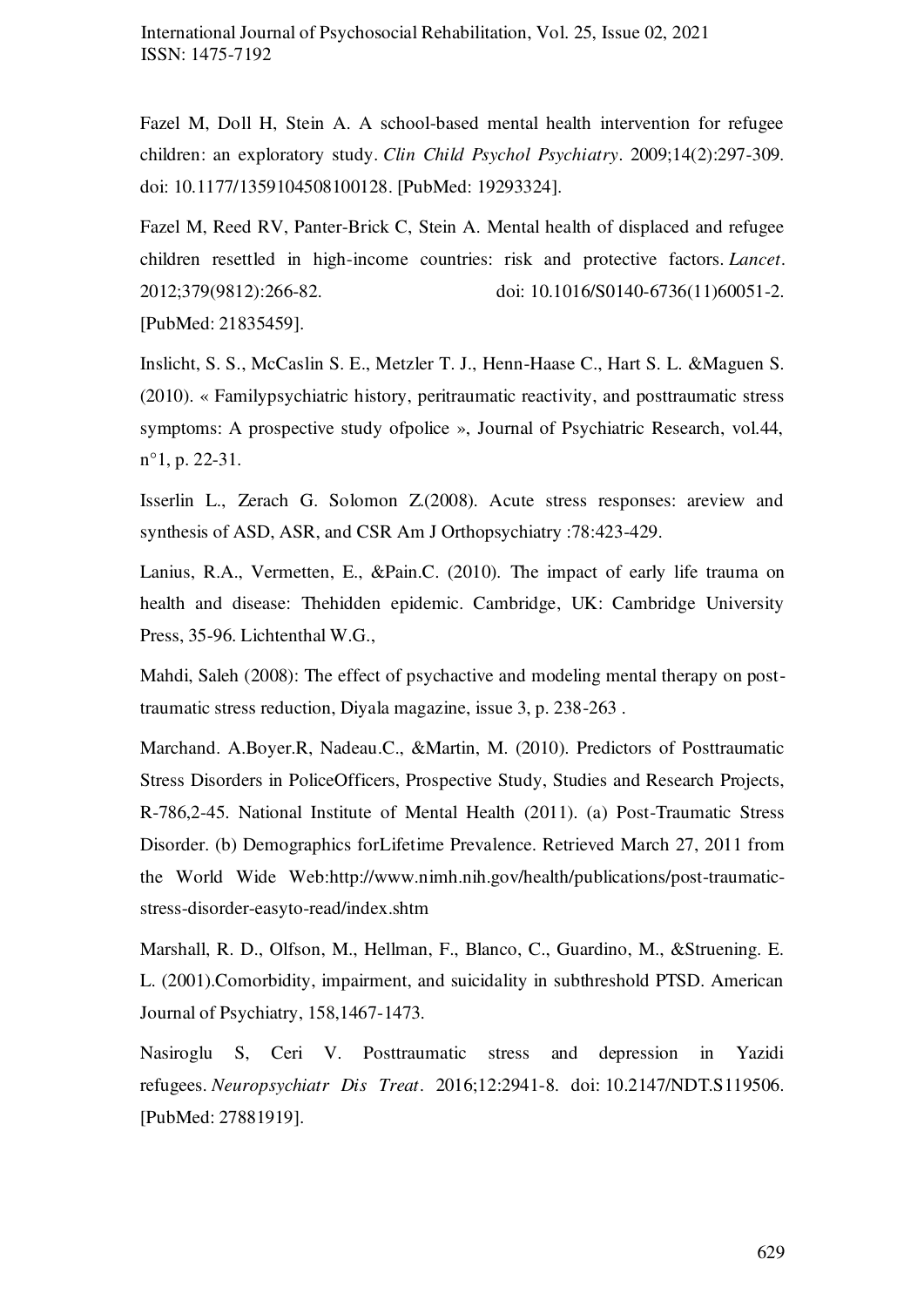Ozer, E.J., Best, S.R., &Lipsey.T.L. (2003). Predictors of posttraumatic stress disorder and symptoms inadults: a meta-analysis.

Penn &Sword Bernal, M., Haro, J. M., Bernert, S., Brugha, T., de Graaf, R., Bruffaerts, R., (2007). Risk factors forsuicidality in Europe: Results from the ESEMED study. Journal of Affective Disorders, 101, 27-34

Psychol Bull;129:52–73. Parish, I. S. (2008). History and definitions of PTSD. Military Veterans PTSD Reference Manual [Bookonline]. Retrieved March 28, 2011 from the World Wide Web: http://www. ptsdmanual.com/chap1.htm

Sareen, J., Cox, B. J., Stein, M. B., Afifi, T. O., Fleet, C., &Asmundson, G. J. G. (2007). Physical and mental comorbidity, disability, and suicidal behavior associated with posttraumatic stress disorder in a large community sample.

screening instrument for post-traumatic stress disorder. Br J Psychiatry; 181:158-162 [G] Bruce,D.,& Perry, M.D.(2007). Stress, Trauma and Post-traumatic Stress Disorders in Children. The ChildTrauma Academy.pp.1-15. www.ChildTrauma.org. - Breslau, N., Lucia, V.C.,& Davis, G. (2004).Partial PTSD versus full PTSD: an empirical examination of associated impairment.

Shaheen, Muhammad Ahmad, and Hamdi, Nazih's shop (2008): The relationship between irrational thinking and post-traumatic stress in a sample of university students in Palestine and the effectiveness of a rational and effective program to reduce it, Al-Quds Open University for Research and Studies, issue 14, pp. 11-55.

Siegfried 0.&, Susan F. 0.(2009). Post Traumatic Stress Disorder—The Neurofeedback Remedy, Association for Applied Psychophysiology & Biofeedback, Volume 37, Issue 1, pp. 24–31.

Smith, M. V., Poschman, K., Cavaleri, M. A., Howell, H. B., & Yonkers, K. A. (2006). Symptoms of posttraumatic stress disorder in a community sample of lowincome pregnant women.

Tayyar org. Yazidis and the religious minorities after ISIS. cited in Hanish Sh. The Islamic State Effect on Minorities in Iraq. *Rev Arts Human*. 2015;4(1):7-11.

Veterans Health Administration (2003). Management of Post-Traumatic Stress. Office of Quality and Performance publication 10Q-CPG/PTSD-04. Washington, DC, VA/DoD Clinical Practice Guideline, Working Group, Veterans Health